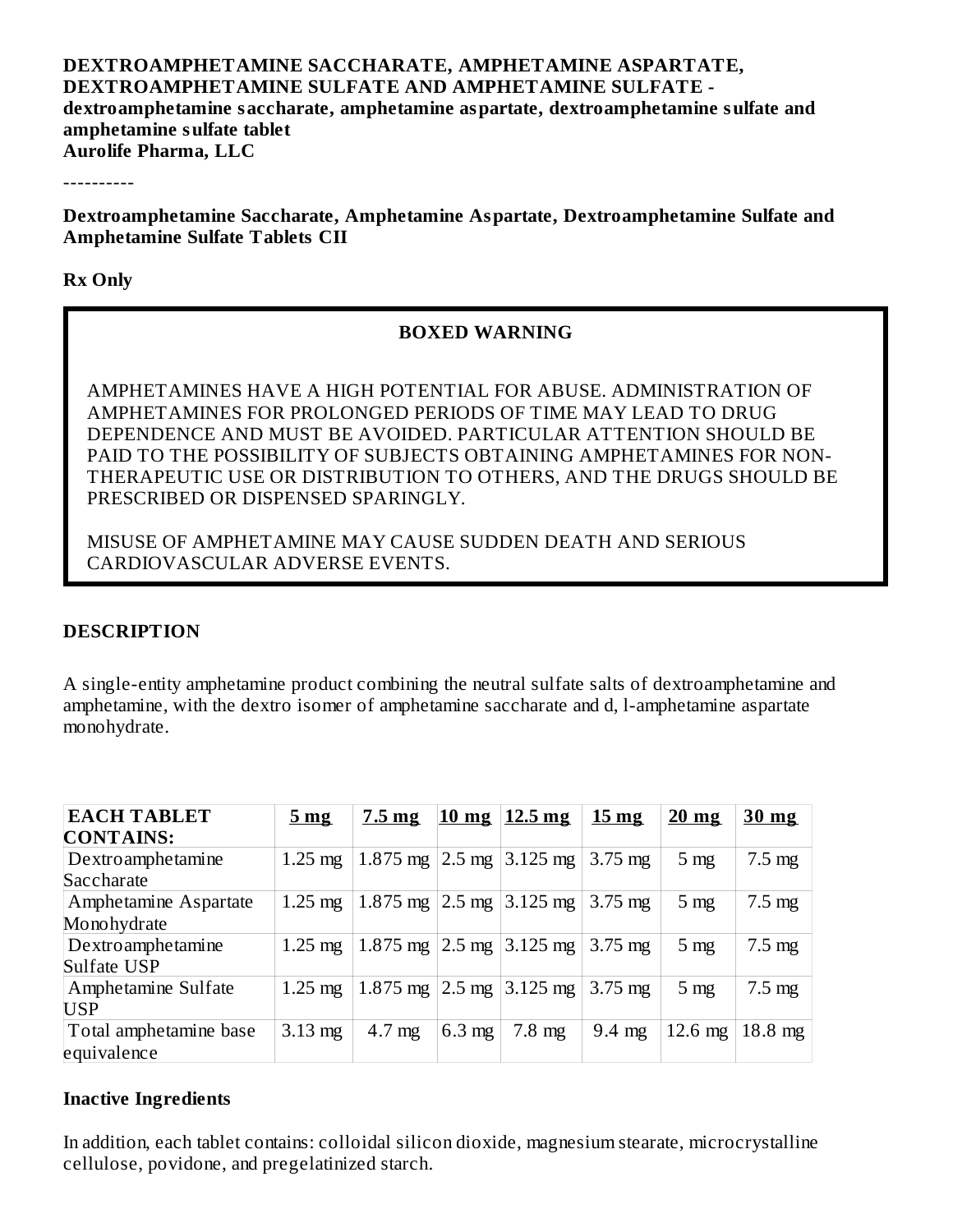## **Colors**

The 5 mg, 7.5 mg, and 10 mg tablets contain the color additive FD&C Blue#1 aluminum lake.

The 12.5 mg, 15 mg, 20 mg, and 30 mg tablets contain the color additive FD&C Yellow#6 aluminum lake.

## **CLINICAL PHARMACOLOGY**

#### **Pharmacodynamics**

Amphetamines are non-catecholamine sympathomimetic amines with CNS stimulant activity. The mode of therapeutic action in Attention Deficit Hyperactivity Disorder (ADHD) is not known. Amphetamines are thought to block the reuptake of norepinephrine and dopamine into the presynaptic neuron and increase the release of these monoamines into the extraneuronal space.

### **Pharmacokinetics**

Dextroamphetamine saccharate, amphetamine aspartate monohydrate, dextroamphetamine sulfate and amphetamine sulfate tablets contain d-amphetamine and l-amphetamine salts in the ratio of 3:1. Following administration of a single dose 10 or 30 mg of dextroamphetamine saccharate, amphetamine aspartate monohydrate, dextroamphetamine sulfate and amphetamine sulfate tablets to healthy volunteers under fasted conditions, peak plasma concentrations occurred approximately 3 hours post-dose for both damphetamine and l-amphetamine. The mean elimination half-life  $(t_{1/2})$  for d-amphetamine was shorter than the t<sub>1/2</sub> of the l-isomer (9.77 to 11 hours vs. 11.5 to 13.8 hours). The PK parameters (C<sub>max</sub>, AUC<sub>0</sub>.  $_{\rm inf}$ ) of d-and l-amphetamine increased approximately three-fold from 10 mg to 30 mg indicating doseproportional pharmacokinetics.

The effect of food on the bioavailability of dextroamphetamine saccharate, amphetamine aspartate monohydrate, dextroamphetamine sulfate and amphetamine sulfate tablets has not been studied.

## **Metabolism and Excretion**

Amphetamine is reported to be oxidized at the 4 position of the benzene ring to form 4 hydroxyamphetamine, or on the side chain a or b carbons to form alpha-hydroxy-amphetamine or norephedrine, respectively. Norephedrine and 4-hydroxy-amphetamine are both active and each is subsequently oxidized to form 4-hydroxy-norephedrine. Alpha-hydroxy-amphetamine undergoes deamination to form phenylacetone, which ultimately forms benzoic acid and its glucuronide and the glycine conjugate hippuric acid. Although the enzymes involved in amphetamine metabolism have not been clearly defined, CYP2D6 is known to be involved with formation of 4-hydroxy-amphetamine. Since CYP2D6 is genetically polymorphic, population variations in amphetamine metabolism are a possibility.

Amphetamine is known to inhibit monoamine oxidase, whereas the ability of amphetamine and its metabolites to inhibit various P450 isozymes and other enzymes has not been adequately elucidated. *In vitro* experiments with human microsomes indicate minor inhibition of CYP2D6 by amphetamine and minor inhibition of CYP1A2, 2D6, and 3A4 by one or more metabolites. However, due to the probability of auto-inhibition and the lack of information on the concentration of these metabolites relative to *in vivo* concentrations, no predications regarding the potential for amphetamine or its metabolites to inhibit the metabolism of other drugs by CYP isozymes *in vivo* can be made.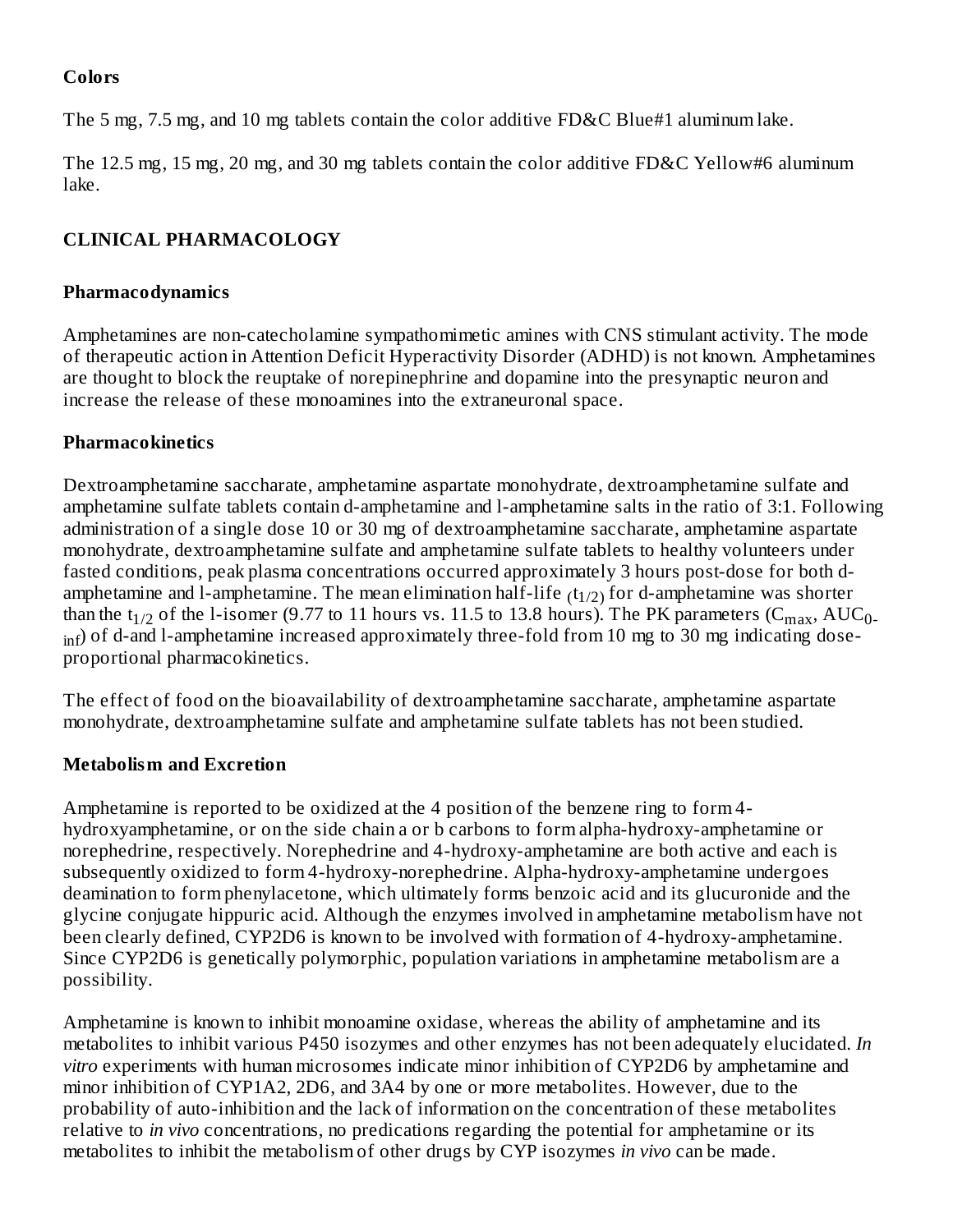With normal urine pHs approximately half of an administered dose of amphetamine is recoverable in urine as derivatives of alpha-hydroxy-amphetamine and approximately another 30% to 40% of the dose is recoverable in urine as amphetamine itself. Since amphetamine has a pKa of 9.9, urinary recovery of amphetamine is highly dependent on pH and urine flow rates. Alkaline urine pHs result in less ionization and reduced renal elimination, and acidic pHs and high flow rates result in increased renal elimination with clearances greater than glomerular filtration rates, indicating the involvement of active secretion. Urinary recovery of amphetamine has been reported to range from 1% to 75%, depending on urinary pH, with the remaining fraction of the dose hepatically metabolized. Consequently, both hepatic and renal dysfunction have the potential to inhibit the elimination of amphetamine and result in prolonged exposures. In addition, drugs that effect urinary pH are known to alter the elimination of amphetamine, and any decrease in amphetamine's metabolism that might occur due to drug interactions or genetic polymorphisms is more likely to be clinically significant when renal elimination is decreased (see **PRECAUTIONS**).

## **INDICATIONS AND USAGE**

Dextroamphetamine saccharate, amphetamine aspartate monohydrate, dextroamphetamine sulfate and amphetamine sulfate tablets are indicated for the treatment of Attention Deficit Hyperactivity Disorder (ADHD) and Narcolepsy.

## **Attention Deficit Hyperactivity Disorder (ADHD)**

A diagnosis of Attention Deficit Hyperactivity Disorder (ADHD; DSM-IV $^{\circledR}$ ) implies the presence of hyperactive-impulsive or inattentive symptoms that caused impairment and were present before age 7 years. The symptoms must cause clinically significant impairment, e.g., in social, academic, or occupational functioning, and be present in two or more settings, e.g., school (or work) and at home. The symptoms must not be better accounted for by another mental disorder. For the Inattentive Type, at least six of the following symptoms must have persisted for at least 6 months: lack of attention to details/careless mistakes; lack of sustained attention; poor listener; failure to follow through on tasks; poor organization; avoids tasks requiring sustained mental effort; loses things; easily distracted; forgetful. For the Hyperactive-Impulsive Type, at least six of the following symptoms must have persisted for at least 6 months: fidgeting/squirming; leaving seat; inappropriate running/climbing; difficulty with quiet activities; "on the go;" excessive talking; blurting answers; can't wait turn; intrusive. The Combined Type requires both inattentive and hyperactive-impulsive criteria to be met.

## **Special Diagnostic Considerations**

Specific etiology of this syndrome is unknown, and there is no single diagnostic test. Adequate diagnosis requires the use not only of medical but of special psychological, educational, and social resources. Learning may or may not be impaired. The diagnosis must be based upon a complete history and evaluation of the child and not solely on the presence of the required number of  $DSM-IV^{\circledR}$ characteristics.

## **Need for Comprehensive Treatment Program**

Dextroamphetamine saccharate, amphetamine aspartate monohydrate, dextroamphetamine sulfate and amphetamine sulfate tablets are indicated as an integral part of a total treatment program for ADHD that may include other measures (psychological, educational, social) for patients with this syndrome. Drug treatment may not be indicated for all children with this syndrome. Stimulants are not intended for use in the child who exhibits symptoms secondary to environmental factors and/or other primary psychiatric disorders, including psychosis. Appropriate educational placement is essential and psychosocial intervention is often helpful. When remedial measures alone are insufficient, the decision to prescribe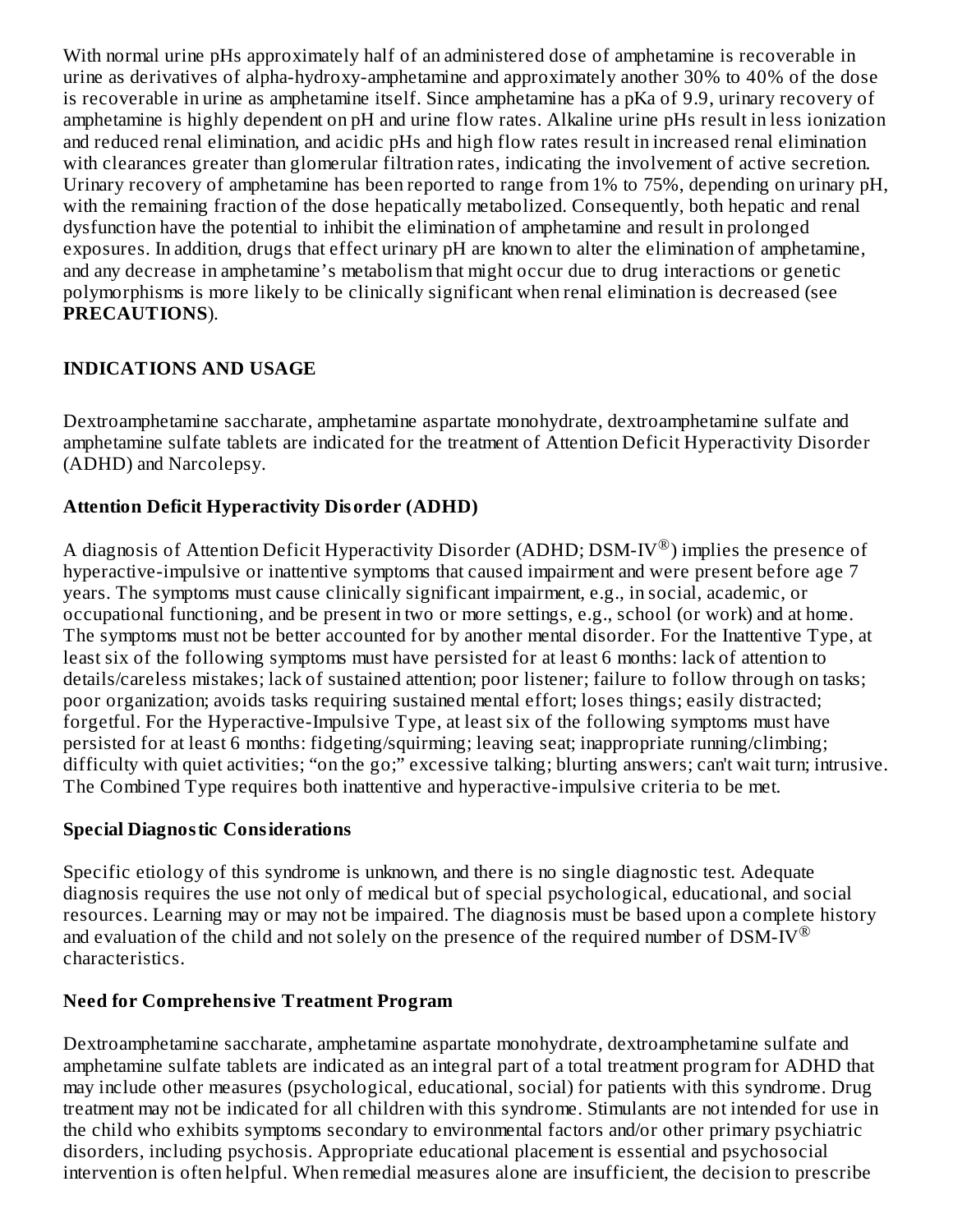stimulant medication will depend upon the physician's assessment of the chronicity and severity of the child's symptoms.

# **Long-Term Us e**

The effectiveness of dextroamphetamine saccharate, amphetamine aspartate monohydrate, dextroamphetamine sulfate and amphetamine sulfate tablets for long-term use has not been systematically evaluated in controlled trials. Therefore, the physician who elects to use dextroamphetamine saccharate, amphetamine aspartate monohydrate, dextroamphetamine sulfate and amphetamine sulfate tablets for extended periods should periodically re-evaluate the long-term usefulness of the drug for the individual patient.

# **CONTRAINDICATIONS**

Advanced arteriosclerosis, symptomatic cardiovascular disease, moderate to severe hypertension, hyperthyroidism, known hypersensitivity or idiosyncrasy to the sympathomimetic amines, glaucoma.

Agitated states.

Known hypersensitivity or idiosyncrasy to amphetamine. Patients with a history of drug abuse.

In patients known to be hypersensitive to amphetamine, or other components of Dextroamphetamine Saccharate, Amphetamine Aspartate, Dextroamphetamine Sulfate and Amphetamine Sulfate Tablets . Hypersensitivity reactions such as angioedema and anaphylactic reactions have been reported in patients treated with other amphetamine products [see **ADVERSE REACTIONS**].

Patients taking monoamine oxidase inhibitors (MAOIs), or within 14 days of stopping MAOIs (including MAOIs such as linezolid or intravenous methylene blue), because of an increased risk of hypertensive crisis [see **WARNINGS** and **DRUG INTERACTIONS**].

## **WARNINGS**

## **Serious Cardiovas cular Events**

# *Sudden Death and Pre-existing Structural Cardiac Abnormalities or Other Serious Heart Problems*

## *Children and Adolescents*

Sudden death has been reported in association with CNS stimulant treatment at usual doses in children and adolescents with structural cardiac abnormalities or other serious heart problems.

Although some structural heart problems alone may carry an increased risk of sudden death, stimulant products generally should not be used in children or adolescents with known structural cardiac abnormalities, cardiomyopathy, serious heart rhythm abnormalities, or other serious cardiac problems that may place them at increased vulnerability to the sympathomimetic effects of a stimulant drug (see **CONTRAINDICATIONS**).

# *Adults*

Sudden deaths, stroke, and myocardial infarction have been reported in adults taking stimulant drugs at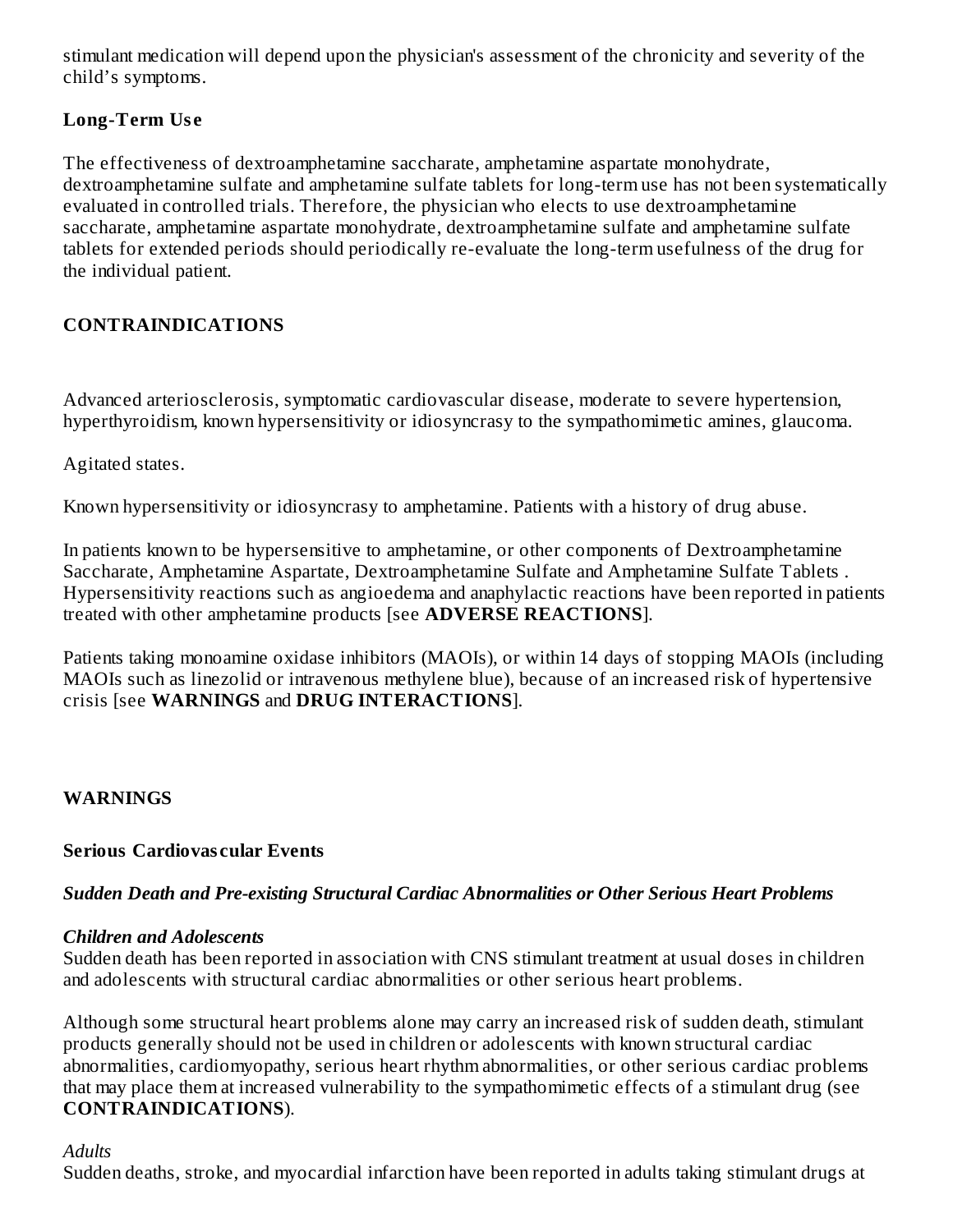usual doses for ADHD. Although the role of stimulants in these adult cases is also unknown, adults have a greater likelihood than children of having serious structural cardiac abnormalities, cardiomyopathy, serious heart rhythm abnormalities, coronary artery disease, or other serious cardiac problems. Adults with such abnormalities should also generally not be treated with stimulant drugs (see **CONTRAINDICATIONS**).

## *Hypertension and Other Cardiovascular Conditions*

Stimulant medications cause a modest increase in average blood pressure (about 2 to 4 mmHg) and average heart rate (about 3 to 6 bpm) [see **ADVERSE REACTIONS**], and individuals may have larger increases. While the mean changes alone would not be expected to have short-term consequences, all patients should be monitored for larger changes in heart rate and blood pressure. Caution is indicated in treating patients whose underlying medical conditions might be compromised by increases in blood pressure or heart rate, e.g., those with pre-existing hypertension, heart failure, recent myocardial infarction, or ventricular arrhythmia (see **CONTRAINDICATIONS**).

## *Assessing Cardiovascular Status in Patients being Treated with Stimulant Medications*

Children, adolescents, or adults who are being considered for treatment with stimulant medications should have a careful history (including assessment for a family history of sudden death or ventricular arrhythmia) and physical exam to assess for the presence of cardiac disease, and should receive further cardiac evaluation if findings suggest such disease (e.g., electrocardiogram and echocardiogram). Patients who develop symptoms such as exertional chest pain, unexplained syncope, or other symptoms suggestive of cardiac disease during stimulant treatment should undergo a prompt cardiac evaluation.

## **Psychiatric Advers e Events**

#### *Pre-Existing Psychosis*

Administration of stimulants may exacerbate symptoms of behavior disturbance and thought disorder in patients with pre-existing psychotic disorder.

## *Bipolar Illness*

Particular care should be taken in using stimulants to treat ADHD patients with comorbid bipolar disorder because of concern for possible induction of mixed/manic episode in such patients. Prior to initiating treatment with a stimulant, patients with comorbid depressive symptoms should be adequately screened to determine if they are at risk for bipolar disorder; such screening should include a detailed psychiatric history, including a family history of suicide, bipolar disorder, and depression.

## *Emergence of New Psychotic or Manic Symptoms*

Treatment emergent psychotic or manic symptoms, e.g., hallucinations, delusional thinking, or mania in children and adolescents without prior history of psychotic illness or mania can be caused by stimulants at usual doses. If such symptoms occur, consideration should be given to a possible causal role of the stimulant, and discontinuation of treatment may be appropriate. In a pooled analysis of multiple shortterm, placebo-controlled studies, such symptoms occurred in about 0.1% (4 patients with events out of 3482 exposed to methylphenidate or amphetamine for several weeks at usual doses) of stimulant-treated patients compared to 0 in placebo-treated patients.

## *Aggression*

Aggressive behavior or hostility is often observed in children and adolescents with ADHD, and has been reported in clinical trials and the postmarketing experience of some medications indicated for the treatment of ADHD. Although there is no systematic evidence that stimulants cause aggressive behavior or hostility, patients beginning treatment for ADHD should be monitored for the appearance of or worsening of aggressive behavior or hostility.

## *Long-Term Suppression of Growth*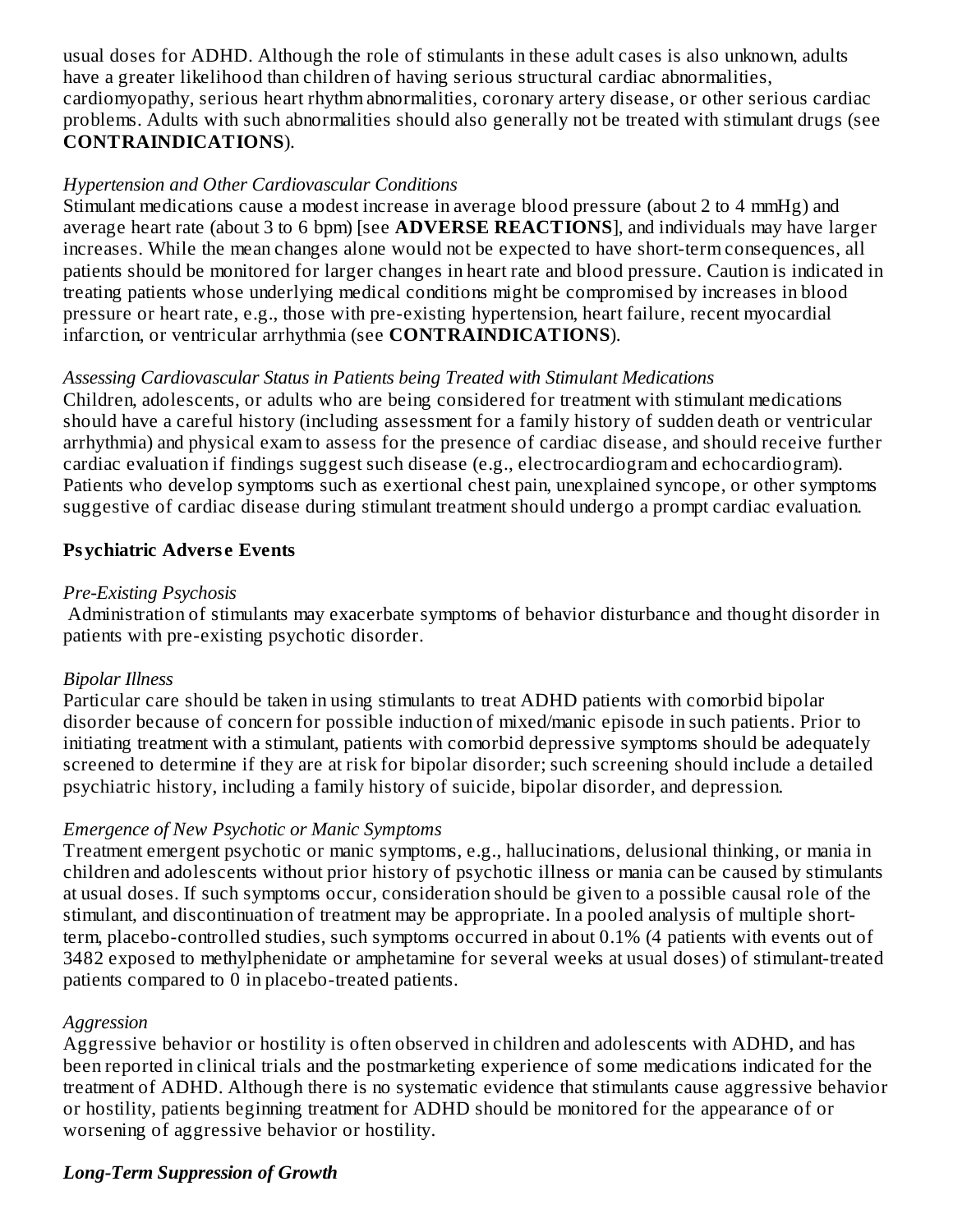Careful follow-up of weight and height in children ages 7 to 10 years who were randomized to either methylphenidate or non-medication treatment groups over 14 months, as well as in naturalistic subgroups of newly methylphenidate-treated and non-medication treated children over 36 months (to the ages of 10 to 13 years), suggests that consistently medicated children (i.e., treatment for 7 days per week throughout the year) have a temporary slowing in growth rate (on average, a total of about 2 cm less growth in height and 2.7 kg less growth in weight over 3 years), without evidence of growth rebound during this period of development. Published data are inadequate to determine whether chronic use of amphetamines may cause a similar suppression of growth, however, it is anticipated that they will likely have this effect as well. Therefore, growth should be monitored during treatment with stimulants, and patients who are not growing or gaining weight as expected may need to have their treatment interrupted.

#### *Seizures*

There is some clinical evidence that stimulants may lower the convulsive threshold in patients with prior history of seizure, in patients with prior EEG abnormalities in absence of seizures, and very rarely, in patients without a history of seizures and no prior EEG evidence of seizures. In the presence of seizures, the drug should be discontinued.

#### *Peripheral Vasculopathy, Including Raynaud's phenomenon*

Stimulants, including dextroamphetamine saccharate, amphetamine aspartate monohydrate, dextroamphetamine sulfate and amphetamine sulfate tablets, used to treat ADHD are associated with peripheral Vasculopathy, including Raynaud's phenomenon. Signs and symptoms are usually intermittent and mild; however, very rare sequelae include digital ulceration and/or soft tissue breakdown. Effects of peripheral Vasculopathy, including Raynaud's phenomenon, were observed in post marketing reports at different times and at therapeutic doses in all age groups throughout the course of treatment. Signs and symptoms generally improve after reduction in dose or discontinuation of drug. Careful observation for digital changes is necessary during treatment with ADHD stimulants. Further clinical evaluation (e.g., rheumatology referral) may be appropriate for certain patients.

#### *Serotonin Syndrome*

Serotonin syndrome,a potentially life-threatening reaction, may occur when amphetamines are used in combination with other drugs that affect the serotonergic neurotransmitter systems such as monoamine oxidase inhibitors (MA0Is), selective serotonin reuptake inhibitors (SSRIs), serotonin norepinephrine reuptake inhibitors (SNRls), triptans, tricyclic antidepressants, fentanyl, lithium, tramadol, tryptophan, buspirone, and St. John's Wort [see **DRUG INTERACTIONS**]. Amphetamines and amphetamine derivatives are known to be metabolized, to some degree, by cytochrome P450 2D6 (CYP2D6) and display minor inhibition of CYP2D6 metabolism [see **CLINICAL PHARMACOLOGY**]. The potential for a pharmacokinetic interaction exists with the co-administration of CYP2D6 inhibitors which may increase the risk with increased exposure to Dextroamphetamine saccharate, amphetamine aspartate monohydrate, dextroamphetamine sulfate and amphetamine sulfate tablets. In these situations, consider an alternative non-serotonergic drug or an alternative drug that does not inhibit CYP2D6 [see **DRUG INTERACTIONS**].

Serotonin syndrome symptoms may include mental status changes (e.g., agitation, hallucinations, delirium, and coma), autonomic instability (e.g., tachycardia, labile blood pressure, dizziness, diaphoresis, flushing,and hyperthermia), neuromuscular symptoms (e.g., tremor, rigidity, myoclonus, hyperreflexia, and incoordination), seizures, and/or gastrointestinal symptoms (e.g., nausea,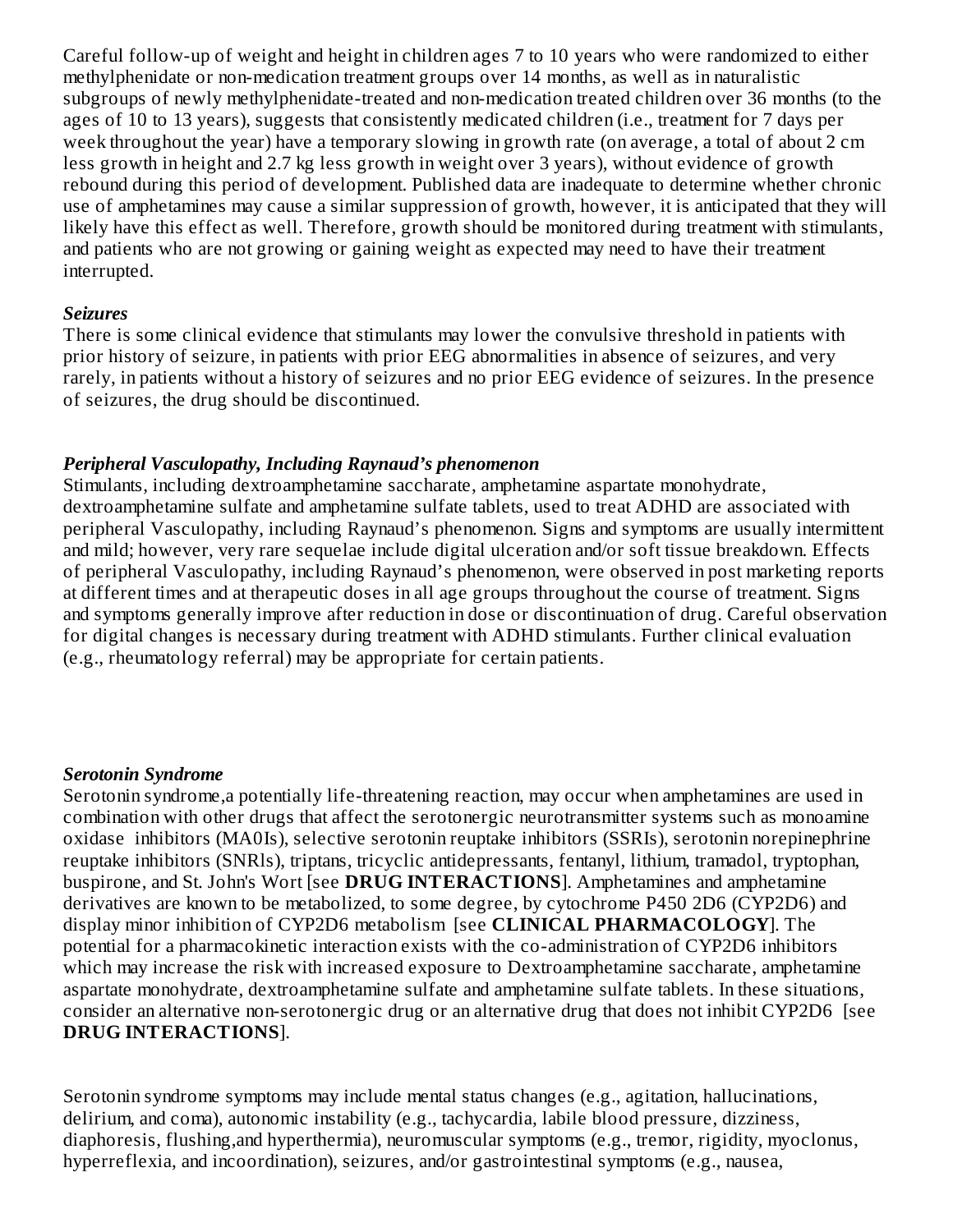### vomiting,diarrhea).

Concomitant use of Dextroamphetamine saccharate, amphetamine aspartate monohydrate, dextroamphetamine sulfate and amphetamine sulfate tablets with MAOIs drugs is contraindicated [see **CONTRAINDICATIONS**].

Discontinue treatment with Dextroamphetamine saccharate, amphetamine aspartate monohydrate, dextroamphetamine sulfate and amphetamine sulfate tablets and any concomitant serotonergic agents immediately if the above symptoms occur, and initiate supportive symptomatic treatment. If concomitant use Dextroamphetamine saccharate, amphetamine aspartate monohydrate, dextroamphetamine sulfate and amphetamine sulfate tablets with other serotonergic drugs or CYP206 inhibitors is clinically warranted, initiate Dextroamphetamine saccharate, amphetamine aspartate monohydrate, dextroamphetamine sulfate and amphetamine sulfate tablets with lower doses, monitor patients for the emergence of serotonin syndrome during drug initiation or titration, and inform patients of the increased risk for serotonin syndrome.

### *Visual Disturbance*

Difficulties with accommodation and blurring of vision have been reported with stimulant treatment.

## **PRECAUTIONS**

### **General**

The least amount of amphetamine feasible should be prescribed or dispensed at one time in order to minimize the possibility of overdosage. Dextroamphetamine saccharate, amphetamine aspartate monohydrate, dextroamphetamine sulfate and amphetamine sulfate tablets should be used with caution in patients who use other sympathomimetic drugs.

#### *Tics*

Amphetamines have been reported to exacerbate motor and phonic tics and Tourette's syndrome. Therefore, clinical evaluation for tics and Tourette's syndrome in children and their families should precede use of stimulant medications.

#### **Information for Patients**

Amphetamines may impair the ability of the patient to engage in potentially hazardous activities such as operating machinery or vehicles; the patient should therefore be cautioned accordingly.

Prescribers or other health professionals should inform patients, their families, and their caregivers about the benefits and risks associated with treatment with amphetamine or dextroamphetamine and should counsel them in its appropriate use. A patient Medication Guide is available for dextroamphetamine saccharate, amphetamine aspartate monohydrate, dextroamphetamine sulfate and amphetamine sulfate tablets.

The prescriber or health professional should instruct patients, their families, and their caregivers to read the Medication Guide and should assist them in understanding its contents. Patients should be given the opportunity to discuss the contents of the Medication Guide and to obtain answers to any questions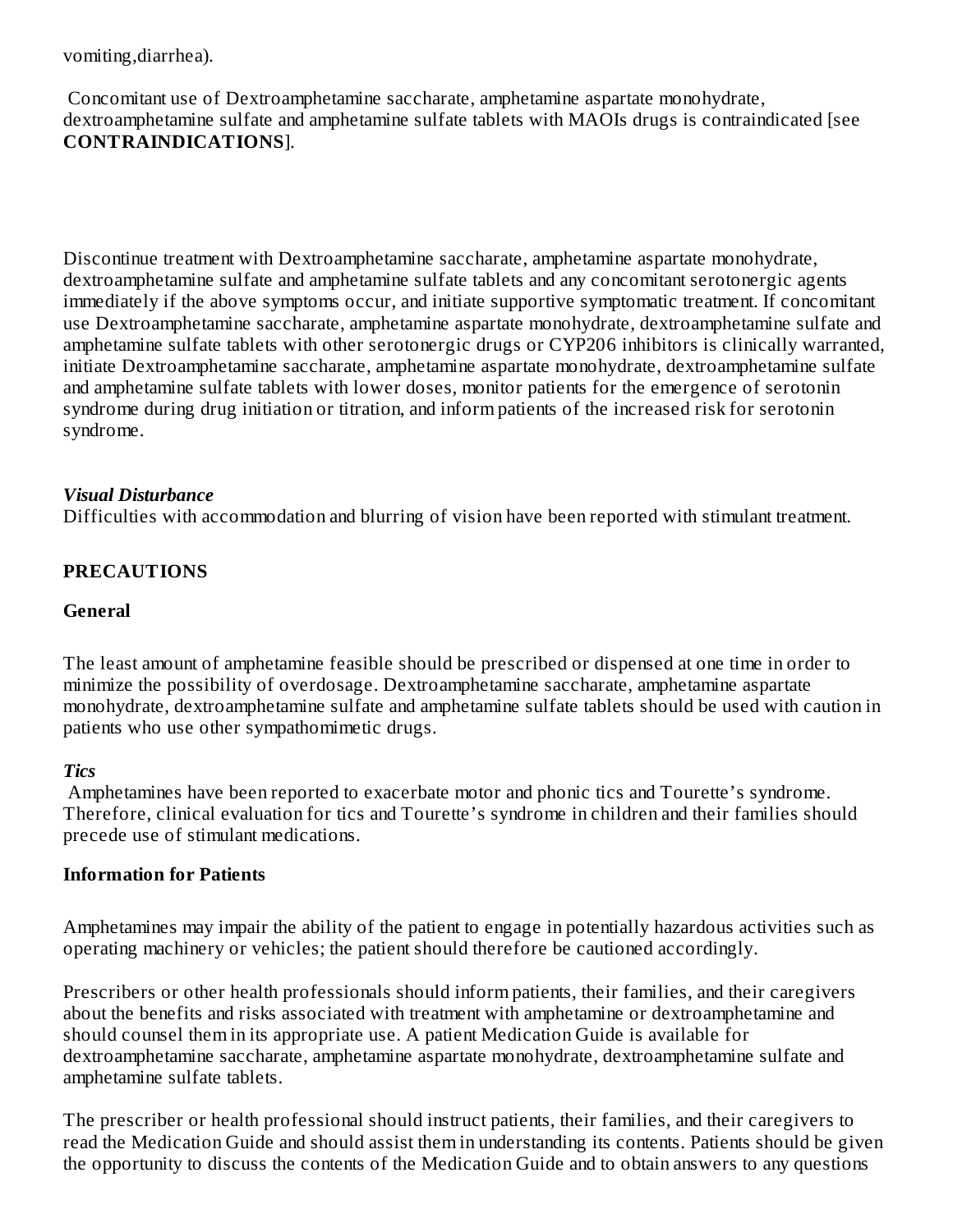they may have. The complete text of the Medication Guide is reprinted at the end of this document.

*Circulation Problems in Fingers and Toes [Peripheral Vasculopathy, Including Raynaud's Phenomenon]*

- Instruct patients beginning treatment with dextroamphetamine saccharate, aspartate monohydrate, dextroamphetamine sulfate and amphetamine sulfate tablets, about the risk of peripheral Vasculopathy, including Raynaud's phenomenon, and associated signs and symptoms: fingers or toes may feel numb, cool, painful, and/or may change color from pale, to blue, to red.
- Instruct patients to report to their physician any new numbness, pain, skin color change, or sensitivity to temperature in fingers or toes.
- **Instruct patients to call their physician immediately with any signs of unexplained wounds appearing on fingers or toes while taking dextroamphetamine saccharate, amphetamine aspartate monohydrate, dextroamphetamine sulfate and amphetamine sulfate tablets.**
- Further clinical evaluation (e.g., rheumatology referral) may be appropriate for certain patients.

## **Drug Interactions**

### *Acidifying agents*

Lower blood levels and efficacy of amphetamines. Increase dose based on clinical response. Examples of acidifying agents include gastrointestinal acidifying agents (e.g., guanethidine, reserpine, glutamic acid HC1, ascorbic acid) and urinary acidifying agents (e.g., ammonium chloride, sodium acid phosphate, methenamine salts).

## *Adrenergic Blockers*

Adrenergic blockers are inhibited by amphetamines.

## *Alkalinizing Agents*

Gastrointestinal alkalinizing agents (sodium bicarbonate, etc.) increase absorption of amphetamines. Coadministration of dextroamphetamine saccharate, amphetamine aspartate monohydrate, dextroamphetamine sulfate and amphetamine sulfate tablets and gastrointestinal alkalizing agents, such as antacids, should be avoided. Urinary alkalinizing agents (acetazolamide, some thiazides) increase the concentration of the non-ionized species of the amphetamine molecule, thereby decreasing urinary excretion. Both groups of agents increase blood levels and therefore potentiate the actions of amphetamines.

## *Tricyclic Antidepressants*

May enhance the activity of tricyclic or sympathomimetic agents causing striking and sustained increases in the concentration of d-amphetamine in the brain; cardiovascular effects can be potentiated. Monitor frequently and adjust or use alternative therapy based on clinical response. Examples of tricyclic antidepressants include desipramine, protriptyline.

## *CYP2D6 Inhibitors*

The concomitant use of Dextroamphetamine saccharate, amphetamine aspartate monohydrate, dextroamphetamine sulfate and amphetamine sulfate tablets and CYP2D6 inhibitors may increase the exposure of Dextroamphetamine saccharate, amphetamine aspartate monohydrate, dextroamphetamine sulfate and amphetamine sulfate tablets compared to the use of the drug alone and increase the risk of serotonin syndrome. Initiate with lower doses and monitor patients for signs and symptoms of serotonin syndrome particularly during Dextroamphetamine saccharate, amphetamine aspartate monohydrate, dextroamphetamine sulfate and amphetamine sulfate tablets initiation and after a dosage increase. If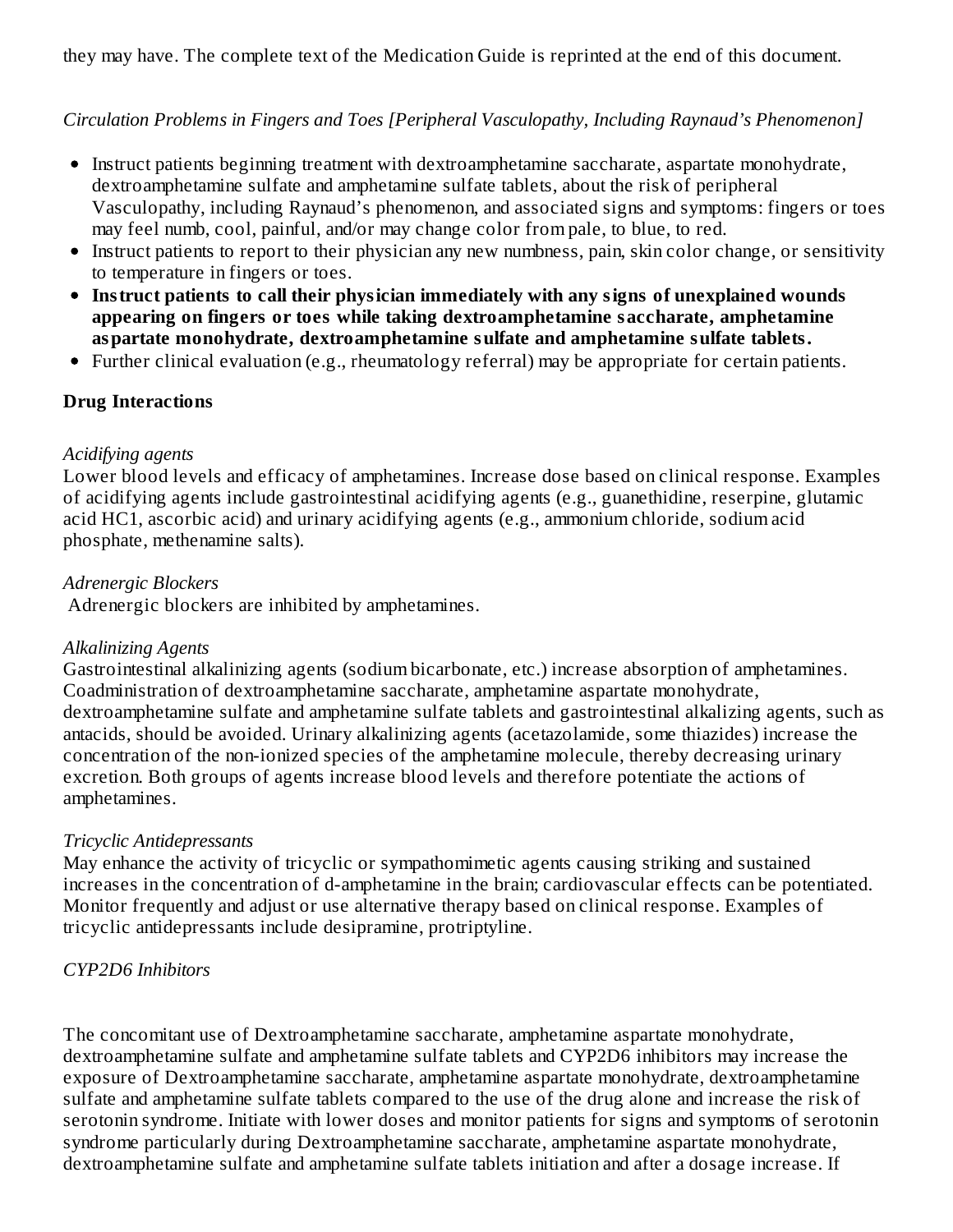serotonin syndrome occurs, discontinue Dextroamphetamine saccharate, amphetamine aspartate monohydrate, dextroamphetamine sulfate and amphetamine sulfate tablets and the CYP2D6 inhibitor [see **WARNINGS**, **OVERDOSAGE**]. Examples of CYP2D6 Inhibitors include paroxetine and fluoxetine (also serotonergic drugs), quinidine, ritonavir.

#### *Serotonergic Drugs*

The concomitant use of Dextroamphetamine saccharate, amphetamine aspartate monohydrate, dextroamphetamine sulfate and amphetamine sulfate tablets and serotonergic drugs increases the risk of serotonin syndrome.Initiate with lower doses and monitor patients for signs and symptoms of serotonin syndrome, particularly during Dextroamphetamine saccharate, amphetamine aspartate monohydrate, dextroamphetamine sulfate and amphetamine sulfate tablets initiation or dosage increase. If serotonin syndrome occurs, discontinue Dextroamphetamine saccharate, amphetamine aspartate monohydrate, dextroamphetamine sulfate and amphetamine sulfate tablets and the concomitant serotonergic drug(s) [see **WARNINGS** and **PRECAUTIONS]**. Examples of serotonergic drugs include selective serotonin reuptake inhibitors (SSRT), serotonin Norepinephrine reuptake inhibitors (SNRI), trip tans, tricyclic antidepressants, fentanyl, lithium, tramadol, tryptophan, buspirone, St. John's Wort.

### MAO Inhibitors

Concomitant use of MAOIs and CNS stimulants can cause hypertensive crisis. Potential outcomes include death, stroke, myocardial infarction, aortic dissection, ophthalmological complications, eclampsia, pulmonary edema, and renal failure. Do not administer Dextroamphetamine Saccharate, Amphetamine Aspartate, Dextroamphetamine Sulfate and Amphetamine Sulfate Tablets and concomitantly or within 14 days after discontinuing MAOI [see **CONTRAINDICATIONS** and **WARNINGS**]. Examples of MAOIs include selegiline, tranylcypromine, isocarboxazid, phenelzine, linezolid, methylene blue.

*Antihistamines* Amphetamines may counteract the sedative effect of antihistamines.

## *Antihypertensives*

Amphetamines may antagonize the hypotensive effects of antihypertensives.

## *Chlorpromazine*

Chlorpromazine blocks dopamine and norepinephrine receptors, thus inhibiting the central stimulant effects of amphetamines, and can be used to treat amphetamine poisoning.

## *Ethosuximide*

Amphetamines may delay intestinal absorption of ethosuximide.

## *Haloperidol*

Haloperidol blocks dopamine receptors, thus inhibiting the central stimulant effects of amphetamines.

#### *Lithium Carbonate*

The anorectic and stimulatory effects of amphetamines may be inhibited by lithium carbonate.

## *Meperidine*

Amphetamines potentiate the analgesic effect of meperidine.

## *Methenamine Therapy*

Urinary excretion of amphetamines is increased, and efficacy is reduced, by acidifying agents used in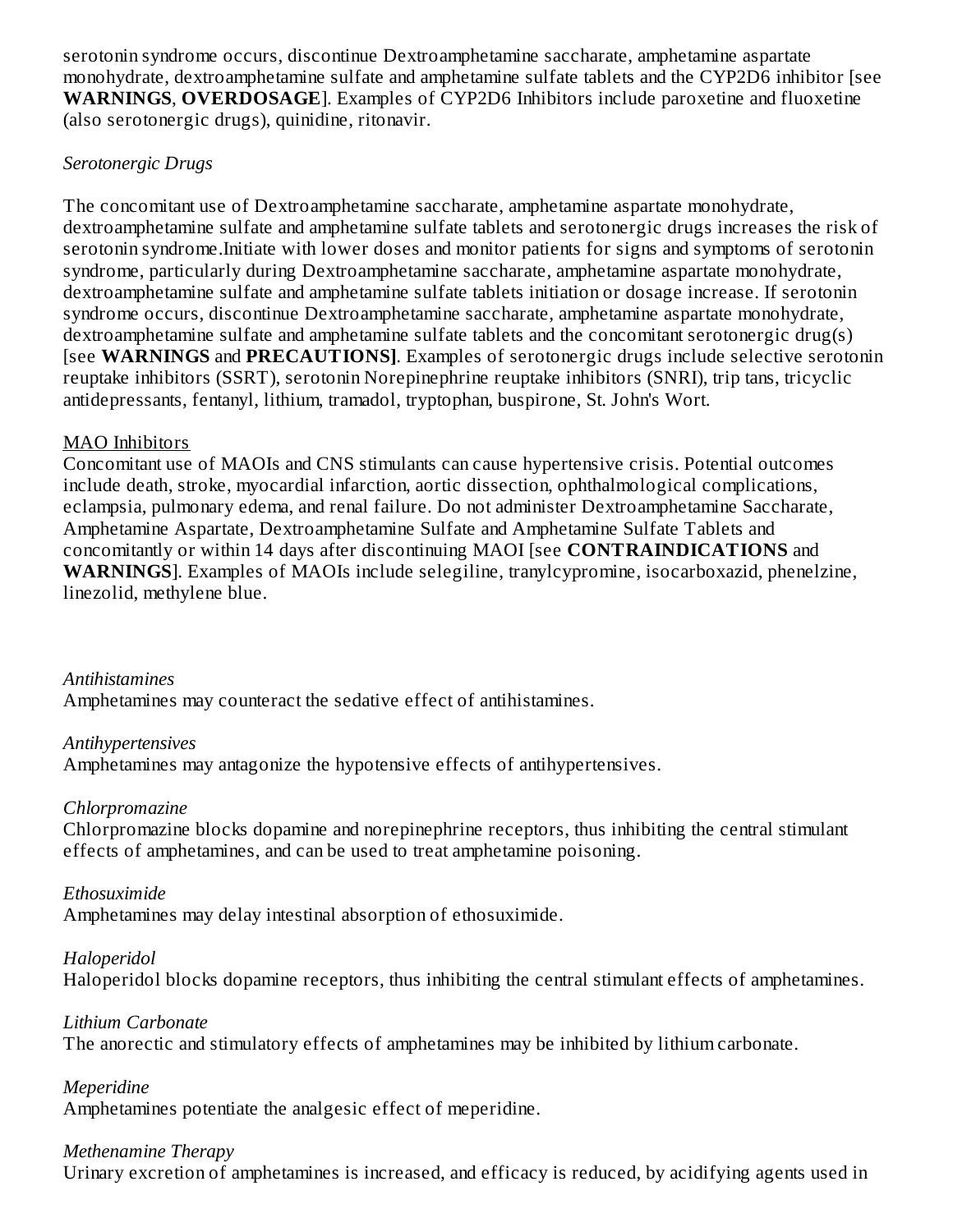#### methenamine therapy.

#### *Norepinephrine*

Amphetamines enhance the adrenergic effect of norepinephrine.

#### *Phenobarbital*

Amphetamines may delay intestinal absorption of phenobarbital; coadministration of phenobarbital may produce a synergistic anticonvulsant action.

#### *Phenytoin*

Amphetamines may delay intestinal absorption of phenytoin; coadministration of phenytoin may produce a synergistic anticonvulsant action.

#### *Propoxyphene*

In cases of propoxyphene overdosage, amphetamine CNS stimulation is potentiated and fatal convulsions can occur.

#### *Proton Pump Inhibitors*

Time to maximum concentration (Tmax) of amphetamine is decreased compared to when administered alone. Monitor patients for changes in clinical effect and adjust therapy based on clinical response. An example of a proton pump inhibitor is omeprazole.

#### *Veratrum Alkaloids*

Amphetamines inhibit the hypotensive effect of veratrum alkaloids.

#### **Drug/Laboratory Test Interactions**

Amphetamines can cause a significant elevation in plasma corticosteroid levels. This increase is greatest in the evening. Amphetamines may interfere with urinary steroid determinations.

#### **Carcinogenesis, Mutagenesis, Impairment of Fertility**

No evidence of carcinogenicity was found in studies in which d,l-amphetamine (enantiomer ratio of 1:1) was administered to mice and rats in the diet for 2 years at doses of up to 30 mg/kg/day in male mice, 19 mg/kg/day in female mice, and 5 mg/kg/day in male and female rats. These doses are approximately 2.4, 1.5, and 0.8 times, respectively, the maximum recommended human dose of 30 mg/day [child] on a  $mg/m<sup>2</sup>$  body surface area basis.

Amphetamine, in the enantiomer ratio present in dextroamphetamine saccharate, amphetamine aspartate monohydrate, dextroamphetamine sulfate and amphetamine sulfate tablets (immediate-release)(d- to lratio of 3:1), was not clastogenic in the mouse bone marrow micronucleus test *in vivo* and was negative when tested in the *E. coli* component of the Ames test *in vitro*. d, l-Amphetamine (1:1 enantiomer ratio) has been reported to produce a positive response in the mouse bone marrow micronucleus test, an equivocal response in the Ames test, and negative responses in the *in vitro* sister chromatid exchange and chromosomal aberration assays.

Amphetamine, in the enantiomer ratio present in dextroamphetamine saccharate, amphetamine aspartate monohydrate, dextroamphetamine sulfate and amphetamine sulfate tablets (immediate-release)(d- to lratio of 3:1), did not adversely affect fertility or early embryonic development in the rat at doses of up to 20 mg/kg/day (approximately 5 times the maximum recommended human dose of 30 mg/day on a  $mg/m^2$  body surface area basis).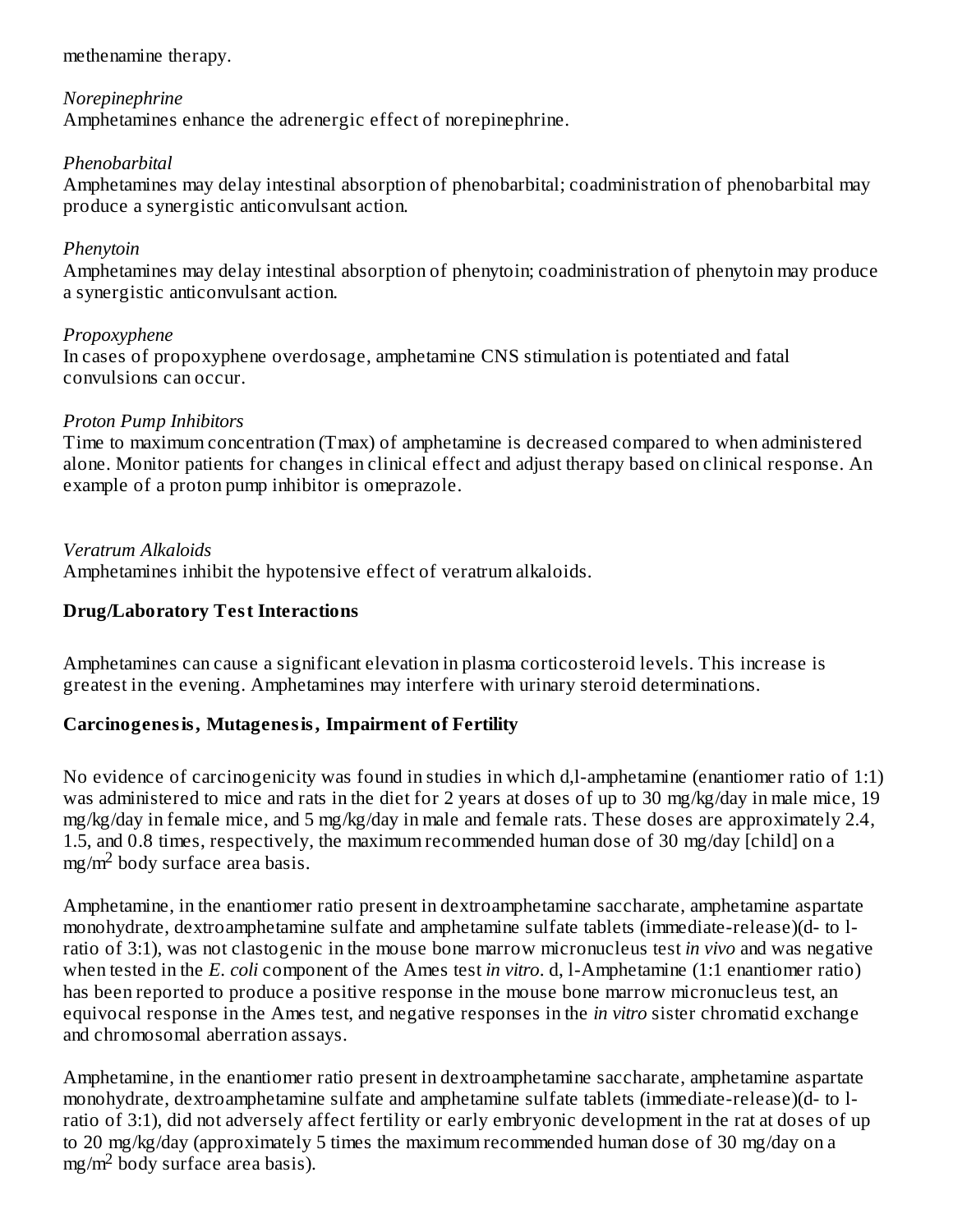## **Pregnancy**

## *Teratogenic Effects*

#### Pregnancy Category C

Amphetamine, in the enantiomer ratio present in dextroamphetamine saccharate, amphetamine aspartate monohydrate, dextroamphetamine sulfate and amphetamine sulfate tablets (d- to l- ratio of 3:1), had no apparent effects on embryofetal morphological development or survival when orally administered to pregnant rats and rabbits throughout the period of organogenesis at doses of up to 6 and 16 mg/kg/day, respectively. These doses are approximately 1.5 and 8 times, respectively, the maximum recommended human dose of 30 mg/day [child] on a mg/m<sup>2</sup> body surface area basis. Fetal malformations and death have been reported in mice following parenteral administration of d-amphetamine doses of 50 mg/kg/day (approximately 6 times that of a human dose of 30 mg/day [child] on a mg/m<sup>2</sup> basis) or greater to pregnant animals. Administration of these doses was also associated with severe maternal toxicity.

A number of studies in rodents indicate that prenatal or early postnatal exposure to amphetamine (d- or d,l-), at doses similar to those used clinically, can result in long-term neurochemical and behavioral alterations. Reported behavioral effects include learning and memory deficits, altered locomotor activity, and changes in sexual function.

There are no adequate and well-controlled studies in pregnant women. There has been one report of severe congenital bony deformity, tracheo-esophageal fistula, and anal atresia (vater association) in a baby born to a woman who took dextroamphetamine sulfate with lovastatin during the first trimester of pregnancy. Amphetamines should be used during pregnancy only if the potential benefit justifies the potential risk to the fetus.

#### *Nonteratogenic Effects*

Infants born to mothers dependent on amphetamines have an increased risk of premature delivery and low birth weight. Also, these infants may experience symptoms of withdrawal as demonstrated by dysphoria, including agitation, and significant lassitude.

#### **Usage in Nursing Mothers**

Amphetamines are excreted in human milk. Mothers taking amphetamines should be advised to refrain from nursing.

## **Pediatric Us e**

Long-term effects of amphetamines in children have not been well established. Amphetamines are not recommended for use in children under 3 years of age with Attention Deficit Hyperactivity Disorder described under **INDICATIONS AND USAGE.**

#### **Geriatric Us e**

Dextroamphetamine saccharate, amphetamine aspartate monohydrate, dextroamphetamine sulfate and amphetamine sulfate tablets have not been studied in the geriatric population.

## **ADVERSE REACTIONS**

#### **Cardiovas cular**

Palpitations, tachycardia, elevation of blood pressure, sudden death, myocardial infarction. There have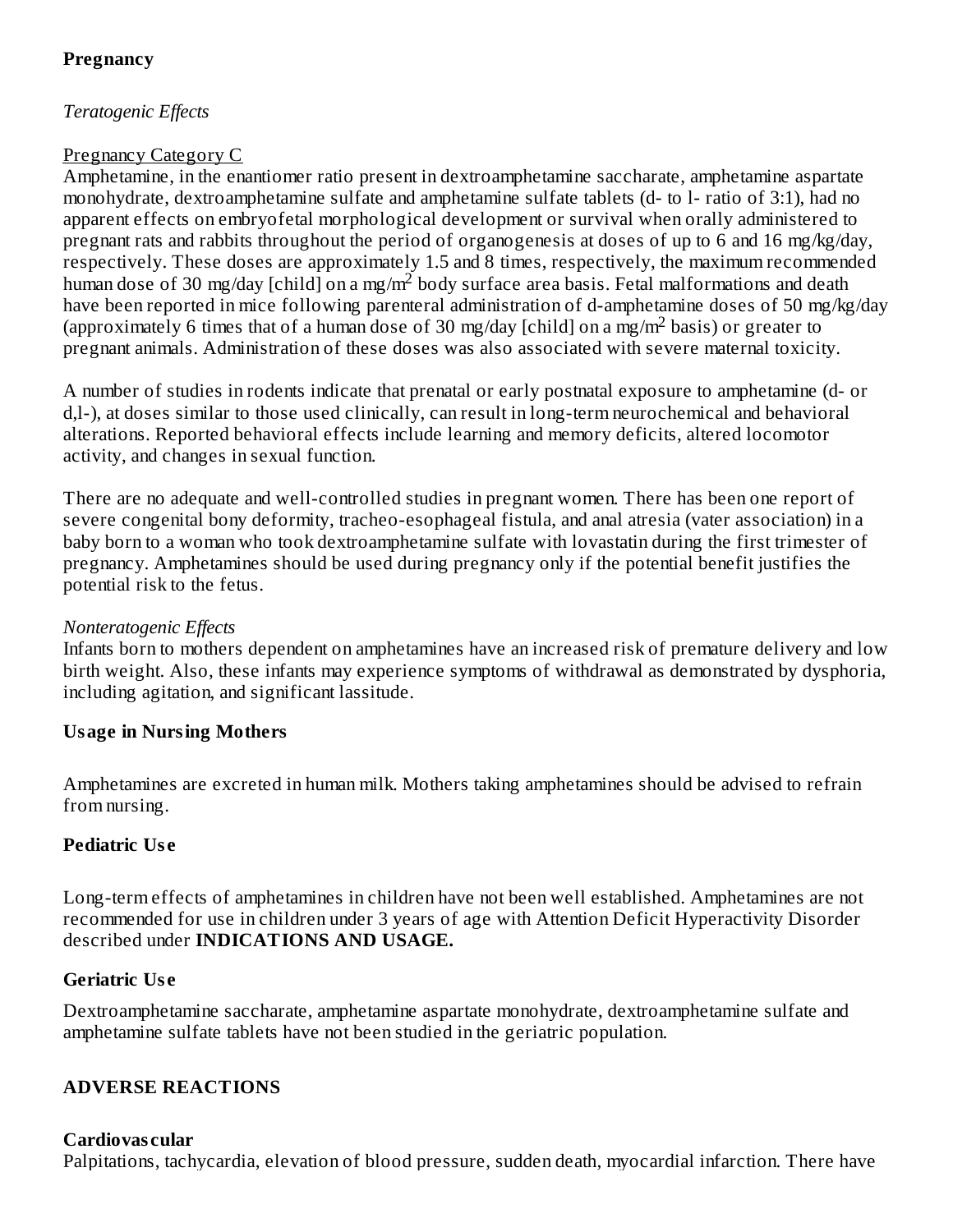been isolated reports of cardiomyopathy associated with chronic amphetamine use.

#### **Central Nervous System**

Psychotic episodes at recommended doses, overstimulation, restlessness, irritability, euphoria, dyskinesia, dysphoria, depression, tremor, tics, aggression, anger, logorrhea, dermatillomania.

### **Eye Disorders**

Vision blurred, mydriasis

## **Gastrointestinal**

Dryness of the mouth, unpleasant taste, diarrhea, constipation, other gastrointestinal disturbances. Anorexia and weight loss may occur as undesirable effects.

## **Allergic**

Urticaria, rash, hypersensitivity reactions including angioedema and anaphylaxis. Serious skin rashes, including Stevens-Johnson Syndrome and toxic epidermal necrolysis have been reported.

Endocrine

Impotence, changes in libido, frequent or prolonged erections.

### **Skin**

Alopecia.

## **Mus culoskeletal**

Rhabdomyolysis.

# **DRUG ABUSE AND DEPENDENCE**

Dextroamphetamine saccharate, amphetamine aspartate monohydrate, dextroamphetamine sulfate and amphetamine sulfate tablets are a Schedule II controlled substances.

Amphetamines have been extensively abused. Tolerance, extreme psychological dependence, and severe social disability have occurred. There are reports of patients who have increased the dosage to levels many times higher than recommended. Abrupt cessation following prolonged high dosage administration results in extreme fatigue and mental depression; changes are also noted on the sleep EEG. Manifestations of chronic intoxication with amphetamines include severe dermatoses, marked insomnia, irritability, hyperactivity, and personality changes. The most severe manifestation of chronic intoxication is psychosis, often clinically indistinguishable from schizophrenia.

# **OVERDOSAGE**

Manifestations of amphetamine overdose include restlessness, tremor, hyperreflexia, rapid respiration, confusion, assaultiveness, hallucinations, panic states, hyperpyrexia and rhabdomyolysis. Fatigue and depression usually follow the central nervous system stimulation. Serotonin syndrome has also been reported. Cardiovascular effects include arrhythmias, hypertension or hypotension and circulatory collapse. Gastrointestinal symptoms include nausea, vomiting, diarrhea and abdominal cramps. Fatal poisoning is usually preceded by convulsions and coma.

**Treatment**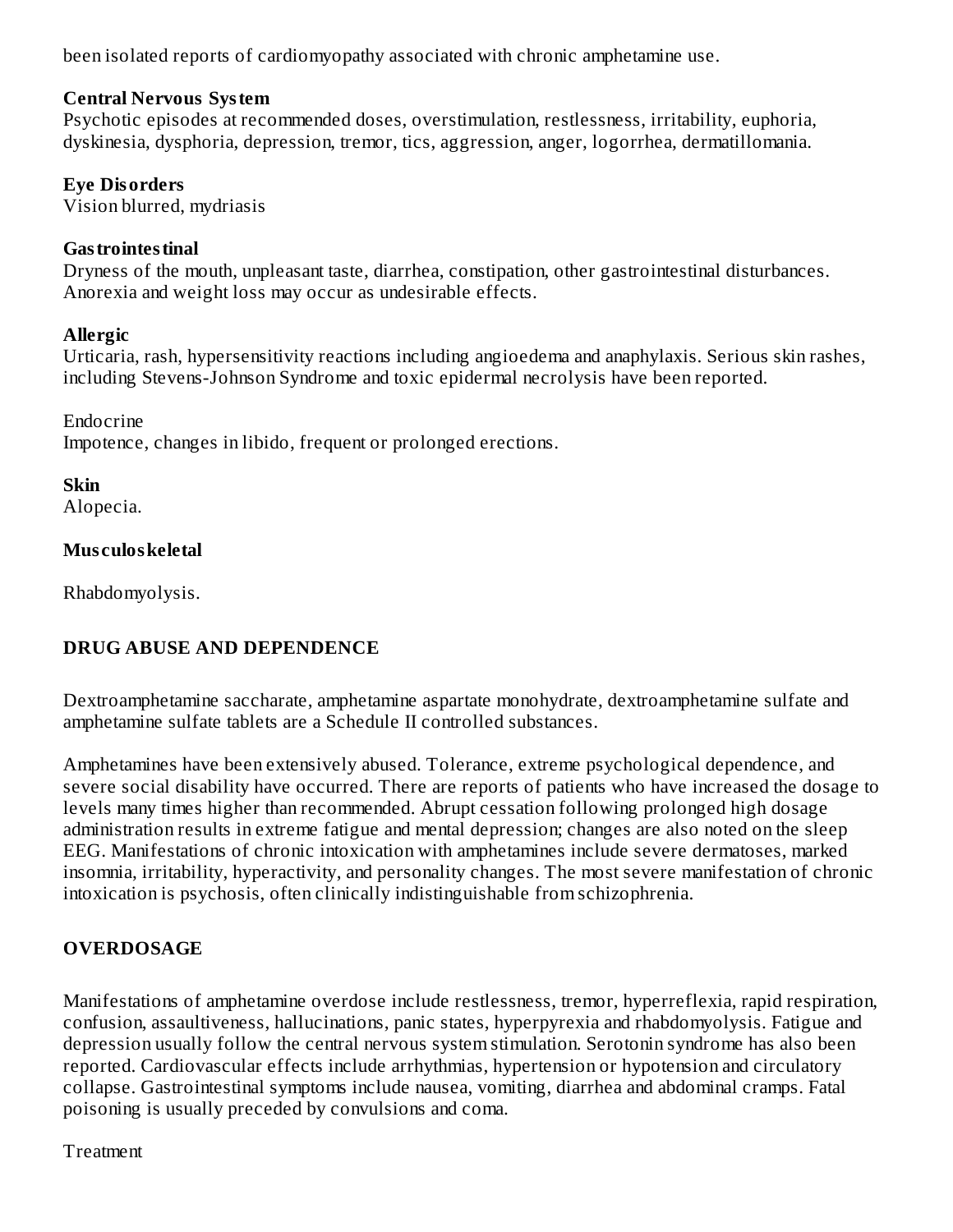Consult with a Certified Poison Control Center for up to date guidance and advice.

## **DOSAGE AND ADMINISTRATION**

Regardless of indication, amphetamines should be administered at the lowest effective dosage and dosage should be individually adjusted according to the therapeutic needs and response of the patient. Late evening doses should be avoided because of the resulting insomnia.

### **Attention Deficit Hyperactivity Disorder**

Not recommended for children under 3 years of age. In children from 3 to 5 years of age, start with 2.5 mg daily; daily dosage may be raised in increments of 2.5 mg at weekly intervals until optimal response is obtained.

In children 6 years of age and older, start with 5 mg once or twice daily; daily dosage may be raised in increments of 5 mg at weekly intervals until optimal response is obtained. Only in rare cases will it be necessary to exceed a total of 40 mg per day. Give first dose on awakening; additional doses (1 or 2) at intervals of 4 to 6 hours.

Where possible, drug administration should be interrupted occasionally to determine if there is a recurrence of behavioral symptoms sufficient to require continued therapy.

#### **Narcolepsy**

Usual dose 5 mg to 60 mg per day in divided doses, depending on the individual patient response.

Narcolepsy seldom occurs in children under 12 years of age; however, when it does, dextroamphetamine sulfate may be used. The suggested initial dose for patients aged 6 to 12 is 5 mg daily; daily dose may be raised in increments of 5 mg at weekly intervals until optimal response is obtained. In patients 12 years of age and older, start with 10 mg daily; daily dosage may be raised in increments of 10 mg at weekly intervals until optimal response is obtained. If bothersome adverse reactions appear (e.g., insomnia or anorexia), dosage should be reduced. Give first dose on awakening; additional doses (1 or 2) at intervals of 4 to 6 hours.

## **HOW SUPPLIED**

Dextroamphetamine saccharate, amphetamine aspartate monohydrate, dextroamphetamine sulfate and amphetamine sulfate tablets are supplied as:

**5 mg Tablets** - Light blue to blue colored, mottled, round, flat-faced, beveled edge tablets debossed with 'U25' on one side and quadrisect on other side.

Bottles of 50 13107-068-50 Bottles of 100 13107-068-01 Bottles of 250 13107-068-25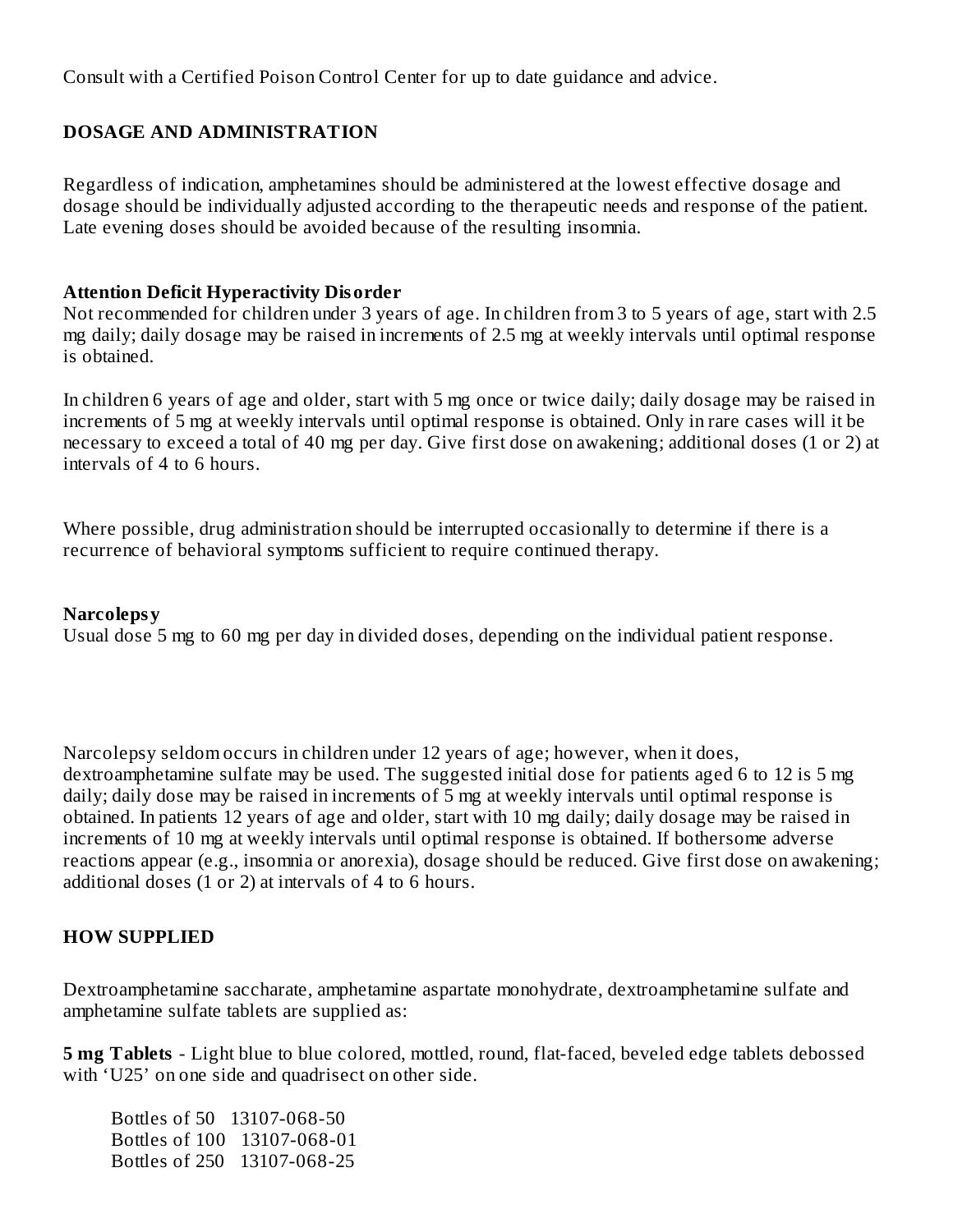Bottles of 500 13107-068-05 Bottles of 1000 13107-068-99

**7.5 mg Tablets** - Light blue to blue colored, mottled, round, convex tablets debossed with 'U26' on one side and quadrisect on other side.

Bottles of 50 13107-069-50 Bottles of 100 13107-069-01 Bottles of 250 13107-069-25 Bottles of 500 13107-069-05 Bottles of 1000 13107-069-99

**10 mg Tablets** - Light blue to blue colored, mottled, round, convex tablets debossed with 'U27' on one side and quadrisect on other side.

Bottles of 50 13107-070-50 Bottles of 100 13107-070-01 Bottles of 250 13107-070-25 Bottles of 500 13107-070-05 Bottles of 1000 13107-070-99

**12.5 mg Tablets** - Light orange to orange colored, mottled, round, flat-faced, beveled edge tablets debossed with 'U28' on one side and quadrisect on other side.

Bottles of 50 13107-071-50 Bottles of 100 13107-071-01 Bottles of 250 13107-071-25 Bottles of 500 13107-071-05 Bottles of 1000 13107-071-99

**15 mg Tablets** - Light orange to orange colored, mottled, round, convex tablets debossed with 'U29' on one side and quadrisect on other side.

Bottles of 50 13107-072-50 Bottles of 100 13107-072-01 Bottles of 250 13107-072-25 Bottles of 500 13107-072-05 Bottles of 1000 13107-072-99

**20 mg Tablets** - Light orange to orange colored, mottled, round, convex tablets debossed with 'U30' on one side and quadrisect on other side.

Bottles of 50 13107-073-50 Bottles of 100 13107-073-01 Bottles of 250 13107-073-25 Bottles of 500 13107-073-05 Bottles of 1000 13107-073-99

**30 mg Tablets** - are light orange to orange colored, mottled, round, flat-faced, beveled edge tablets debossed with 'U31' on one side and quadrisect on other side.

Bottles of 50 13107-074-50 Bottles of 100 13107-074-01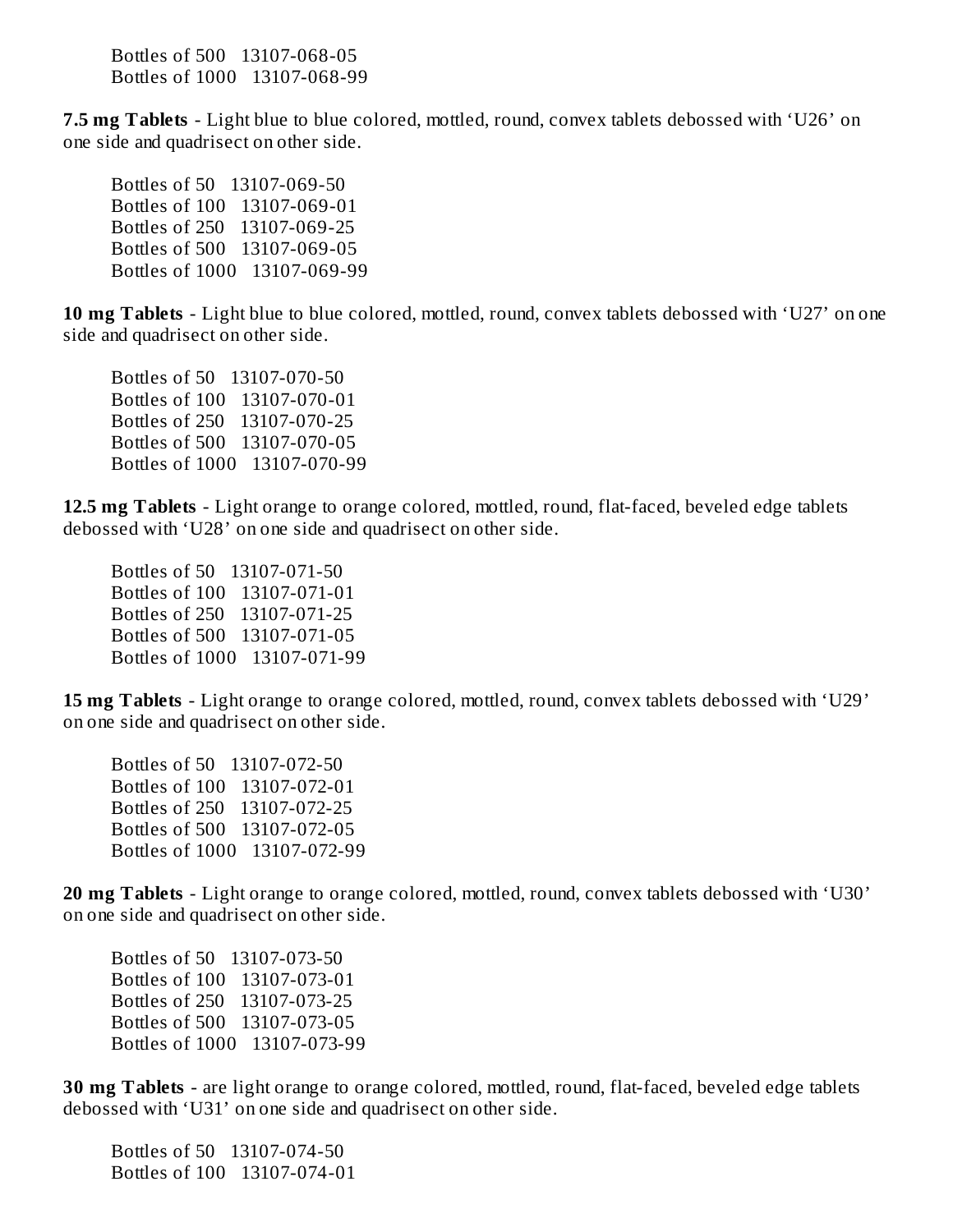Bottles of 250 13107-074-25 Bottles of 500 13107-074-05 Bottles of 1000 13107-074-99

Dispense in a tight, light-resistant container as described in the USP.

KEEP THIS AND ALL DRUGS OUT OF THE REACH OF CHILDREN.

**Store** at 20° to 25°C (68° to 77°F) [See USP Controlled Room Temperature].

Dispense with Medication Guide available at **http://www.aurobindousa.com/product-medicationguides**

Distributed by: **Aurobindo Pharma USA, Inc** 279 Princeton-Hightstown Road East Windsor, NJ-08520 Revised: 10/2018

## **MEDICATION GUIDE**

### **Dextroamphetamine Saccharate, Amphetamine Aspartate, Dextroamphetamine Sulfate and Amphetamine Sulfate Tablets CII**

### **Rx only**

Read the Medication Guide that comes with Dextroamphetamine Saccharate, Amphetamine Aspartate, Dextroamphetamine Sulfate and Amphetamine Sulfate Tablets and before you or your child starts taking it and each time you get a refill. There may be new information. This Medication Guide does not take the place of talking to your doctor about you or your child's treatment with Dextroamphetamine Saccharate, Amphetamine Aspartate, Dextroamphetamine Sulfate and Amphetamine Sulfate Tablets and Amphetamine Sulfate Tablets.

**What is the most important information I should know about Dextroamphetamine Saccharate, Amphetamine Aspartate, Dextroamphetamine Sulfate and Amphetamine Sulfate Tablets?**

**The following have been reported with us e of Dextroamphetamine Saccharate, Amphetamine Aspartate, Dextroamphetamine Sulfate and Amphetamine Sulfate Tablets and other stimulant medicines.**

**1. Heart-related problems:**

- · **sudden death in patients who have heart problems or heart defects**
- · **stroke and heart attack in adults**
- · **increas ed blood pressure and heart rate**

Tell your doctor if you or your child have any heart problems, heart defects, high blood pressure, or a family history of these problems.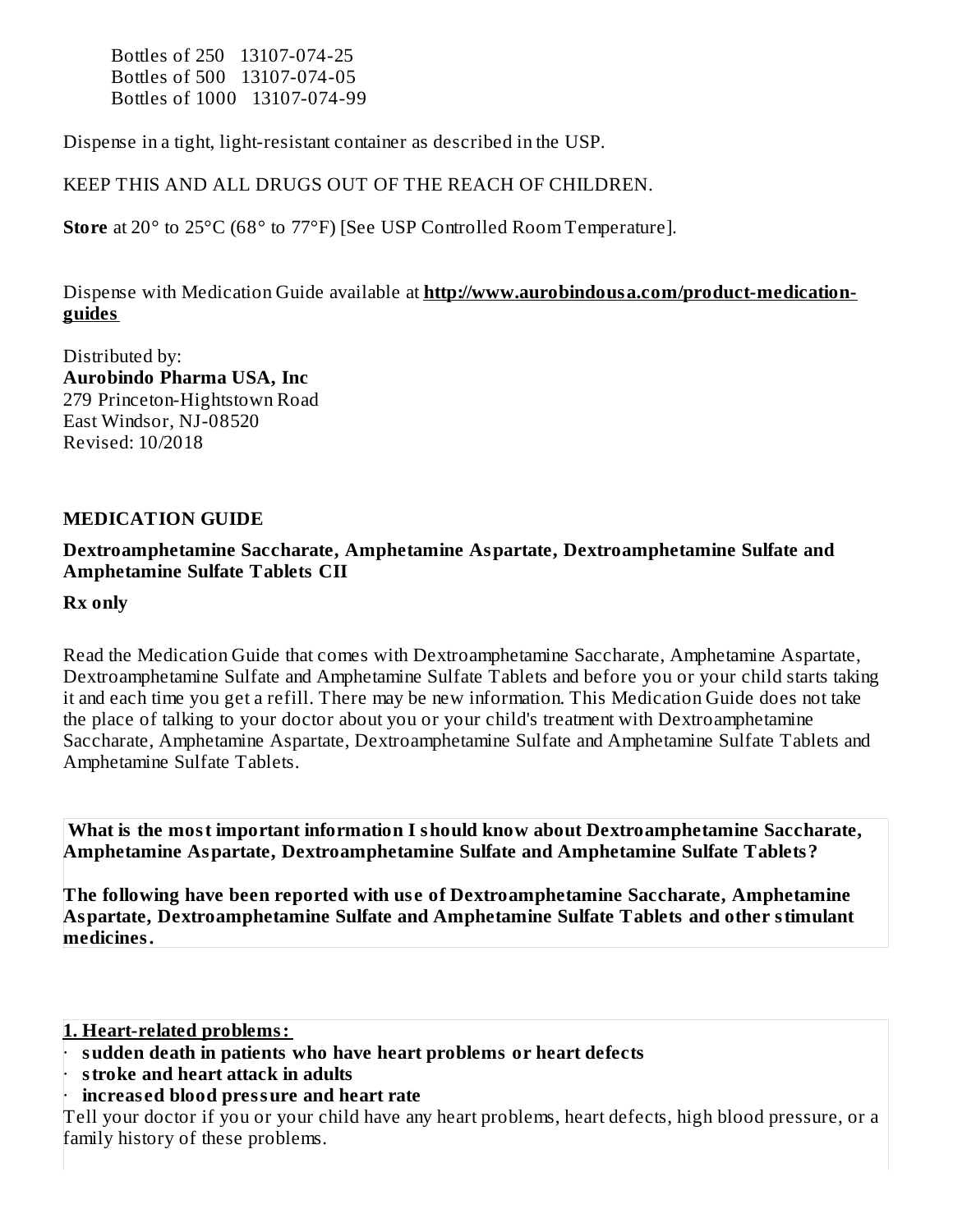Your doctor should check you or your child carefully for heart problems before starting Dextroamphetamine Saccharate, Amphetamine Aspartate, Dextroamphetamine Sulfate and Amphetamine Sulfate Tablets.

Your doctor should check your or your child's blood pressure and heart rate regularly during treatment with Dextroamphetamine Saccharate, Amphetamine Aspartate, Dextroamphetamine Sulfate and Amphetamine Sulfate Tablets.

Call vour doctor right away if you or your child have any signs of heart problems such as chest **pain, shortness of breath, or fainting while taking Dextroamphetamine Saccharate, Amphetamine Aspartate, Dextroamphetamine Sulfate and Amphetamine Sulfate Tablets.**

**2. Mental (Psychiatric) problems:**

**All Patients**

· **new or wors e behavior and thought problems**

· **new or wors e bipolar illness**

· **new or wors e aggressive behavior or hostility**

## **Children and Teenagers**

new psychotic symptoms (such as hearing voices, believing things that are not true, are suspicious) or new manic symptoms

Tell your doctor about any mental problems you or your child have, or about a family history of suicide, bipolar illness, or depression.

Call your doctor right away if you or your child have any new or worsening mental symptoms or **problems while taking Dextroamphetamine Saccharate, Amphetamine Aspartate, Dextroamphetamine Sulfate and Amphetamine Sulfate Tablets , especially s eeing or hearing things that are not real, believing things that are not real, or are suspicious.**

**3. Circulation problems in fingers and toes [Peripheral** vasculopathy, including **Raynaud's** phenomenon]:

fingers or toes may feel numb, cool, painful, and/or may change color from pale, to blue, to red

Tell your doctor if you have or your child has numbness, pain, skin color change, or sensitivity to temperature in the fingers or toes.

**Call your doctor right away if you have or your child has any signs of unexplained wounds appearing on fingers or toes while taking Dextroamphetamine Saccharate, Amphetamine Aspartate, Dextroamphetamine Sulfate and Amphetamine Sulfate Tablets.**

**What is Dextroamphetamine Saccharate, Amphetamine Aspartate, Dextroamphetamine Sulfate and Amphetamine Sulfate Tablets?** Dextroamphetamine Saccharate, Amphetamine Aspartate, Dextroamphetamine Sulfate and Amphetamine Sulfate Tablets are central nervous system stimulant prescription medicine. **It is us ed for the treatment of Attention-Deficit Hyperactivity Disorder (ADHD).** Dextroamphetamine Saccharate, Amphetamine Aspartate, Dextroamphetamine Sulfate and Amphetamine Sulfate Tablets and may help increase attention and decrease impulsiveness and hyperactivity in patients with ADHD.

Dextroamphetamine Saccharate, Amphetamine Aspartate, Dextroamphetamine Sulfate and Amphetamine Sulfate Tablets should be used as a part of a total treatment program for ADHD that may include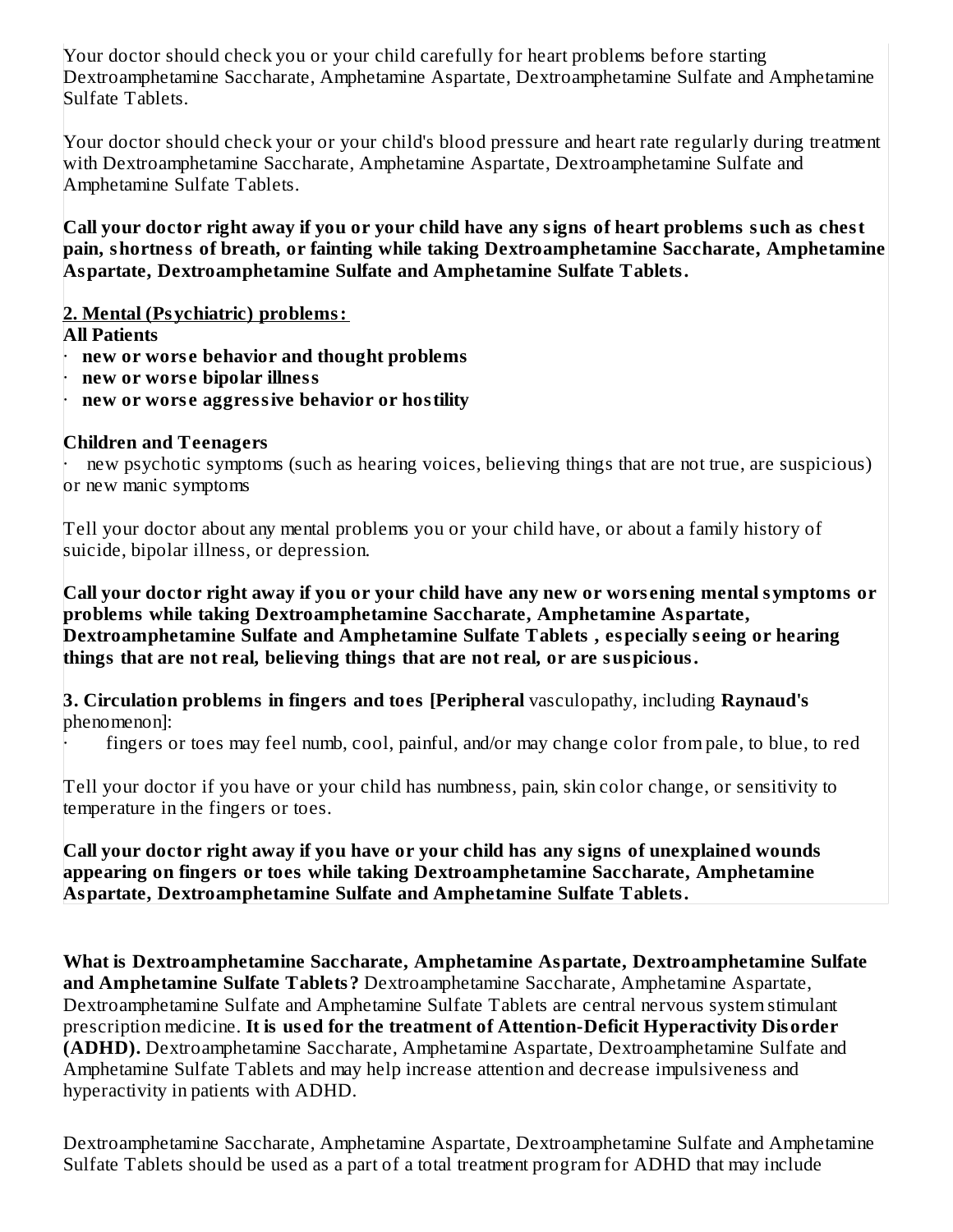counseling or other therapies.

Dextroamphetamine Saccharate, Amphetamine Aspartate, Dextroamphetamine Sulfate and Amphetamine Sulfate Tablets are also used in the treatment of a sleep disorder called narcolepsy.

**Dextroamphetamine Saccharate, Amphetamine Aspartate, Dextroamphetamine Sulfate and Amphetamine Sulfate Tablets are a federally controlled substance (CH) becaus e it can be abus ed or lead to dependence. Keep Dextroamphetamine Saccharate, Amphetamine Aspartate, Dextroamphetamine Sulfate and Amphetamine Sulfate Tablets in a safe place to prevent misus e and abus e. Selling or giving away Dextroamphetamine Saccharate, Amphetamine Aspartate, Dextroamphetamine Sulfate and Amphetamine Sulfate Tablets and may harm others, and is against the law.**

Tell your doctor if you or your child have (or have a family history of) ever abused or been dependent on alcohol, prescription medicines or street drugs.

## **Who should not take Dextroamphetamine Saccharate, Amphetamine Aspartate, Dextroamphetamine Sulfate and Amphetamine Sulfate Tablets?**

### **Dextroamphetamine Saccharate, Amphetamine Aspartate, Dextroamphetamine Sulfate and Amphetamine Sulfate Tablets should not be taken if you or your child:**

- · have heart disease or hardening of the arteries
- · have moderate to severe high blood pressure
- · have hyperthyroidism
- · have an eye problem called glaucoma
- · are very anxious, tense, or agitated
- · have a history of drug abuse

· are taking or have taken within the past 14 days an anti-depression medicine called a monoamine oxidase inhibitor or MAOI.

· are sensitive to, allergic to, or had a reaction to other stimulant medicines

Dextroamphetamine Saccharate, Amphetamine Aspartate, Dextroamphetamine Sulfate and Amphetamine Sulfate Tablets Sulfate and are not recommended for use in children less than 3 years old.

**Dextroamphetamine Saccharate, Amphetamine Aspartate, Dextroamphetamine Sulfate and Amphetamine Sulfate Tablets may not be right for you or your child. Before starting Dextroamphetamine Saccharate, Amphetamine Aspartate, Dextroamphetamine Sulfate and Amphetamine Sulfate Tablets Sulfate and tell your or your child's doctor about all health conditions (or a family history of) including:**

- · heart problems, heart defects, high blood pressure
- · mental problems including psychosis, mania, bipolar illness, or depression
- · tics or Tourette's syndrome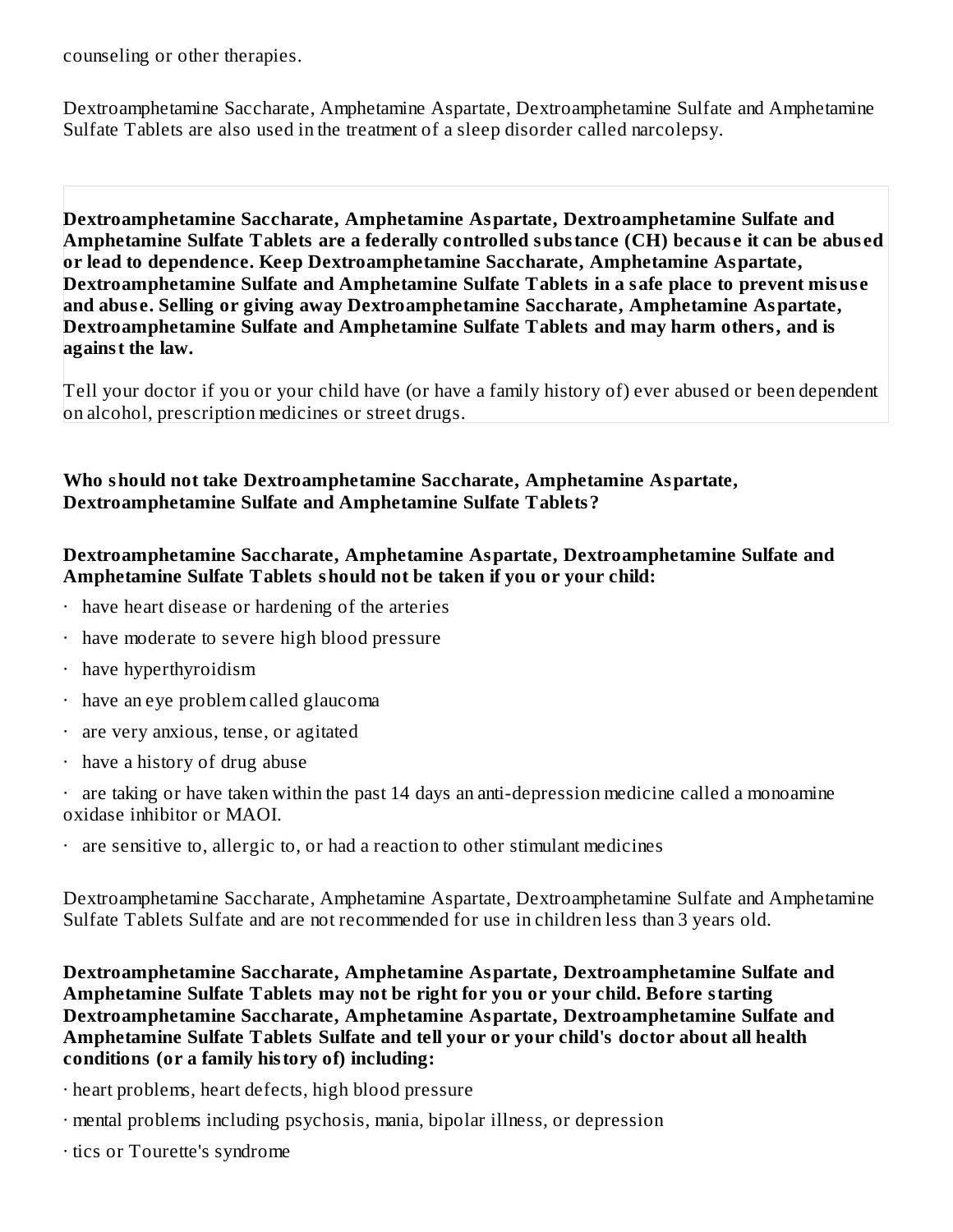- · liver or kidney problems
- · thyroid problems
- · seizures or have had an abnormal brain wave test (EEG)
- · circulation problems in fingers or toes

Tell your doctor if you or your child are pregnant, planning to become pregnant, or breastfeeding. **Can Dextroamphetamine Saccharate, Amphetamine Aspartate, Dextroamphetamine Sulfate and Amphetamine Sulfate Tablets be taken with other medicines?**

Tell your doctor about all of the medicines that you or your child take including prescription and **nonpres cription medicines, vitamins, and herbal supplements.** Dextroamphetamine Saccharate, Amphetamine Aspartate, Dextroamphetamine Sulfate and Amphetamine Sulfate Tablets and some medicines may interact with each other and cause serious side effects. Sometimes the doses of other medicines will need to be adjusted while taking Dextroamphetamine Saccharate, Amphetamine Aspartate, Dextroamphetamine Sulfate and Amphetamine Sulfate Tablets.

Your doctor will decide whether Dextroamphetamine Saccharate, Amphetamine Aspartate, Dextroamphetamine Sulfate and Amphetamine Sulfate Tablets Sulfate andcan be taken with other medicines. **Especially tell your doctor if you or your child take:**

- · anti-depression medicines including MAOIs
- · blood pressure medicines
- · seizure medicines
- · blood thinner medicines
- · cold or allergy medicines that contain decongestants
- · stomach acid medicines

Know the medicines that you or your child take. Keep a list of your medicines with you to show your doctor and pharmacist.

**Do not start any new medicine while taking Dextroamphetamine Saccharate, Amphetamine Aspartate, Dextroamphetamine Sulfate and Amphetamine Sulfate Tablets without talking to your doctor first. How should Dextroamphetamine Saccharate, Amphetamine Aspartate, Dextroamphetamine Sulfate and Amphetamine Sulfate Tablets be taken?**

· **Take Dextroamphetamine Saccharate, Amphetamine Aspartate, Dextroamphetamine Sulfate and Amphetamine Sulfate Tablets exactly as pres cribed.** Your doctor may adjust the dose until it is right for you or your child.

· Dextroamphetamine Saccharate, Amphetamine Aspartate, Dextroamphetamine Sulfate and Amphetamine Sulfate Tablets are usually taken two to three times a day. The first dose is usually taken when you first wake in the morning. One or two more doses may be taken during the day, 4 to 6 hours apart.

· Dextroamphetamine Saccharate, Amphetamine Aspartate, Dextroamphetamine Sulfate and Amphetamine Sulfate Tablets can be taken with or without food.

· From time to time, your doctor may stop Dextroamphetamine Saccharate, Amphetamine Aspartate, Dextroamphetamine Sulfate and Amphetamine Sulfate Tablets treatment for a while to check ADHD symptoms.

Your doctor may do regular checks of the blood, heart, and blood pressure while taking Dextroamphetamine Saccharate, Amphetamine Aspartate, Dextroamphetamine Sulfate and Amphetamine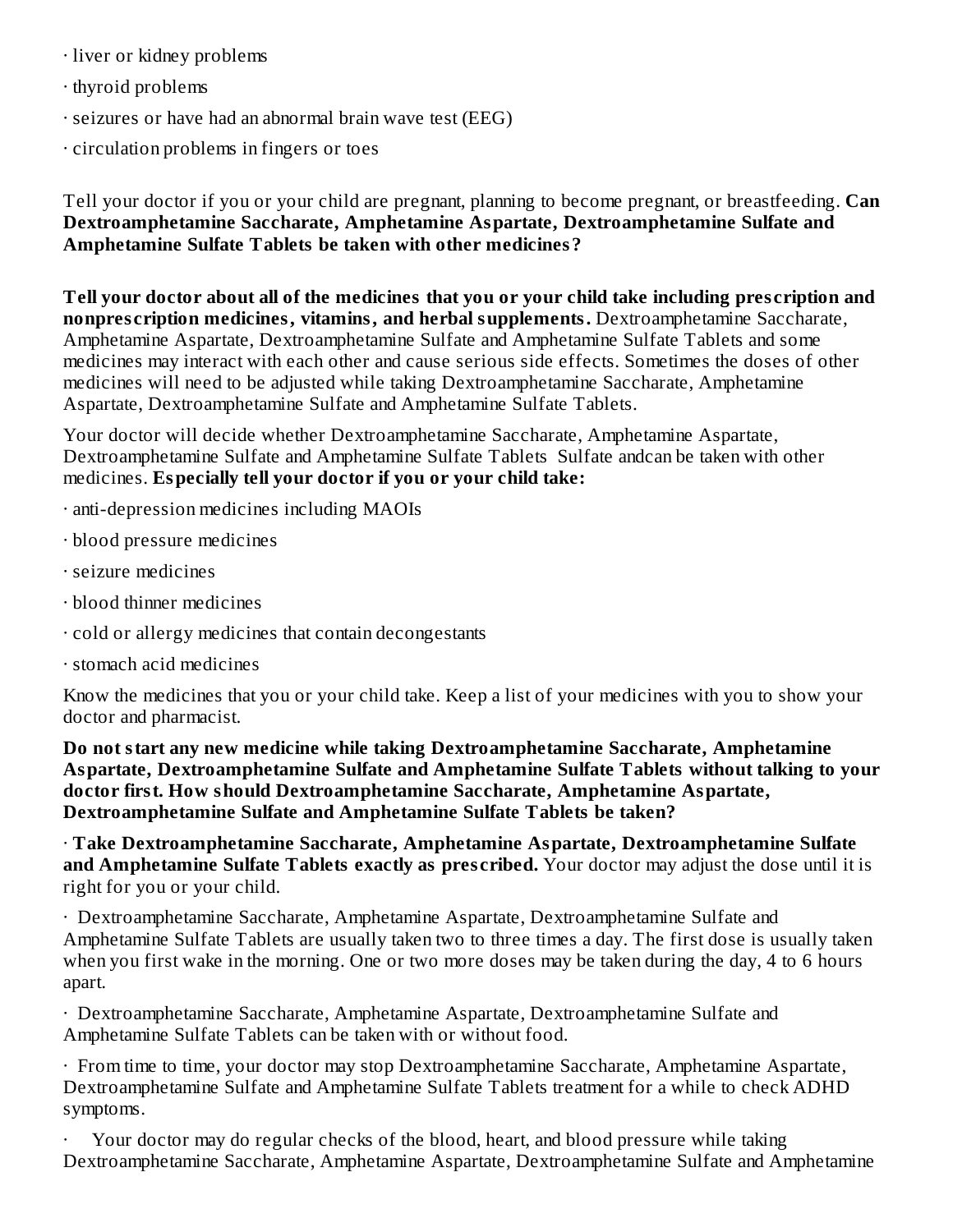Sulfate Tablets. Children should have their height and weight checked often while taking Dextroamphetamine Saccharate, Amphetamine Aspartate, Dextroamphetamine Sulfate and Amphetamine Sulfate Tablets. Dextroamphetamine Saccharate, Amphetamine Aspartate, Dextroamphetamine Sulfate and Amphetamine Sulfate Tablets treatment may be stopped if a problem is found during these checkups.

· **If you or your child take too much Dextroamphetamine Saccharate, Amphetamine Aspartate, Dextroamphetamine Sulfate and Amphetamine Sulfate Tablets or overdos es, call your doctor or poison control center right away, or get emergency treatment.**

**What are possible side effects of Dextroamphetamine Saccharate, Amphetamine Aspartate, Dextroamphetamine Sulfate and Amphetamine Sulfate Tablets?**

See **"What is the most important information I should know about Dextroamphetamine Saccharate, Amphetamine Aspartate, Dextroamphetamine Sulfate and Amphetamine Sulfate Tablets?** For information on reported heart and mental problems.

### **Other s erious side effects include:**

- · slowing of growth (height and weight) in children
- · seizures, mainly in patients with a history of seizures
- · eyesight changes or blurred vision
- · Serotonin syndrome.

· A potentially life-threatening problem called serotonin syndrome can happen when medicines such as Dextroamphetamine Saccharate, Amphetamine Aspartate, Dextroamphetamine Sulfate and Amphetamine Sulfate Tablets are taken with certain other medicines. Symptoms of serotonin syndrome may include:

- o agitation, hallucinations, coma or other changes in mental status
- o problems controlling your movements or muscle twitching
- o fast heartbeat
- o high or low blood pressure
- o sweating or fever
- o nausea or vomiting
- o diarrhea

o muscle stiffness or tightness

## **Common side effects include:**

- · stomach ache
- · decreased appetite
- nervousness

Dextroamphetamine Saccharate, Amphetamine Aspartate, Dextroamphetamine Sulfate and Amphetamine Sulfate Tablets may affect your or your child's ability to drive or do other dangerous activities.

Talk to your doctor if you or your child have side effects that are bothersome or do not go away.

This is not a complete list of possible side effects. Ask your doctor or pharmacist for more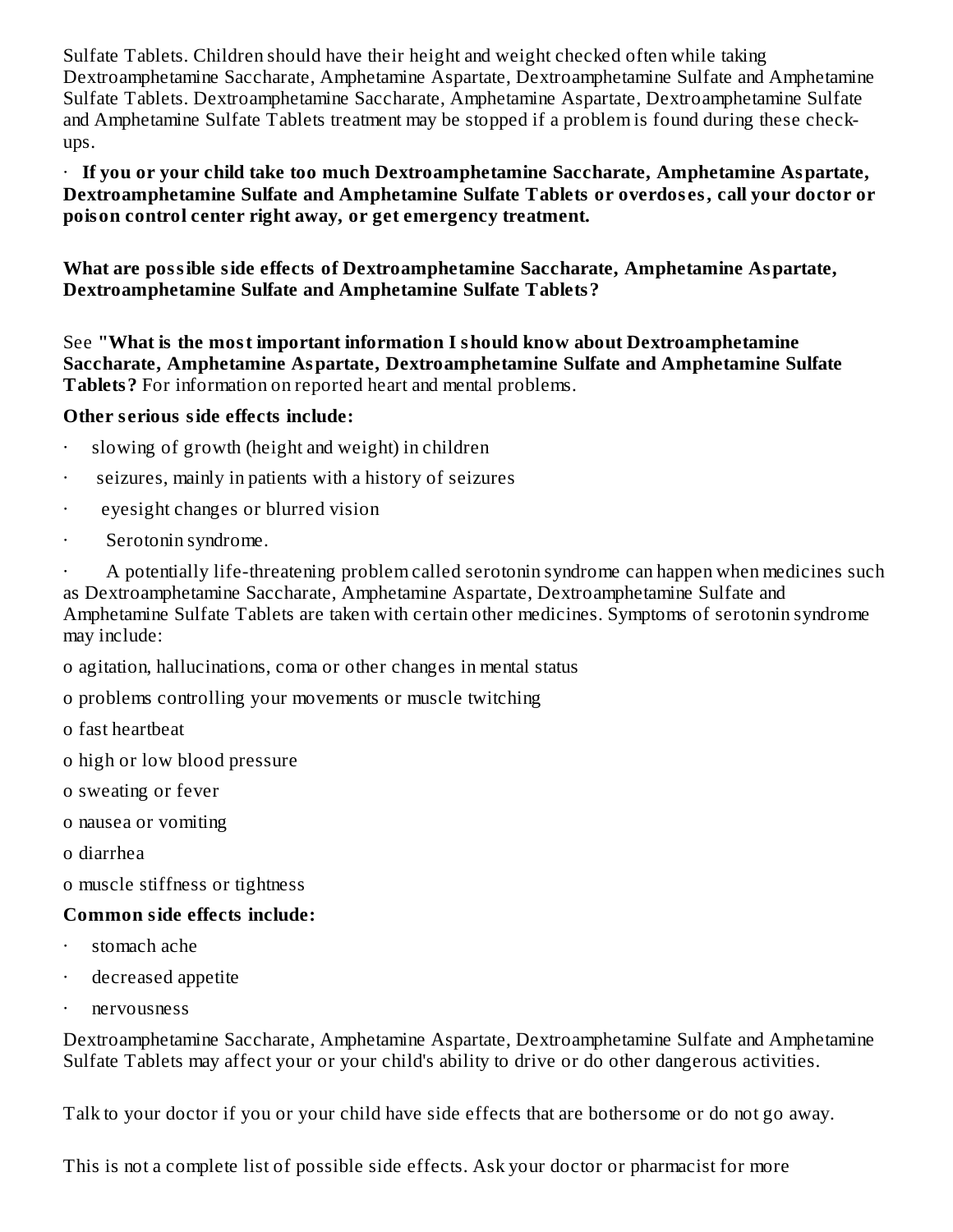#### information.

#### **Call your doctor for medical advice about side effects. You may report side effects to FDA at 1- 800-FDA-1088.**

#### **How should I store Dextroamphetamine Saccharate, Amphetamine Aspartate, Dextroamphetamine Sulfate and Amphetamine Sulfate Tablets?**

· Store Dextroamphetamine Saccharate, Amphetamine Aspartate, Dextroamphetamine Sulfate and Amphetamine Sulfate Tablets in a safe place at room temperature, 20° to 25°  $(68°$  to  $77°$ F).

· **Keep Dextroamphetamine Saccharate, Amphetamine Aspartate, Dextroamphetamine Sulfate and Amphetamine Sulfate Tablets and all medicines out of the reach of children.**

### **General information about Dextroamphetamine Saccharate, Amphetamine Aspartate, Dextroamphetamine Sulfate and Amphetamine Sulfate Tablets**

Medicines are sometimes prescribed for purposes other than those listed in a Medication Guide. Do not use dextroamphetamine saccharate, amphetamine aspartate monohydrate, dextroamphetamine sulfate and amphetamine sulfate tablets for a condition for which it was not prescribed. Do not give dextroamphetamine saccharate, amphetamine aspartate, dextroamphetamine sulfate and amphetamine sulfate tablets to other people, even if they have the same condition. It may harm them and it is against the law. This Medication Guide summarizes the most important information about dextroamphetamine saccharate, amphetamine aspartate, dextroamphetamine sulfate and amphetamine sulfate tablets. If you would like more information, talk with your doctor. You can ask your doctor or pharmacist for information about dextroamphetamine saccharate, amphetamine aspartate, dextroamphetamine sulfate and amphetamine sulfate tablets that was written for healthcare professionals. For more information about dextroamphetamine saccharate, amphetamine aspartate, dextroamphetamine sulfate and amphetamine sulfate tablets, please contact **Aurobindo Pharma USA, Inc. at 1-866-850-2876.**

### **Call your doctor for medical advice about side effects. You may report side effects to FDA at 1- 800-FDA-1088.**

### **What are the ingredients in dextroamphetamine saccharate, amphetamine aspartate monohydrate, dextroamphetamine sulfate and amphetamine sulfate tablets?**

**Active Ingredients:** Dextroamphetamine saccharate, amphetamine aspartate monohydrate, dextroamphetamine sulfate and amphetamine sulfate

**Inactive Ingredients:** Colloidal silicon dioxide, magnesium stearate, microcrystalline cellulose, povidone, and pregelatinized starch; The 5 mg, 7.5 mg, and 10 mg tablets contain the color additive FD&C Blue#1 aluminum lake; The 12.5 mg, 15 mg, 20 mg, and 30 mg tablets contain the color additive FD&C Yellow#6 aluminum lake.

This Medication Guide has been approved by the U.S. Food and Drug Administration.

**Dispens e with Medication Guide available at http://www.aurobindousa.com/product-medicationguides**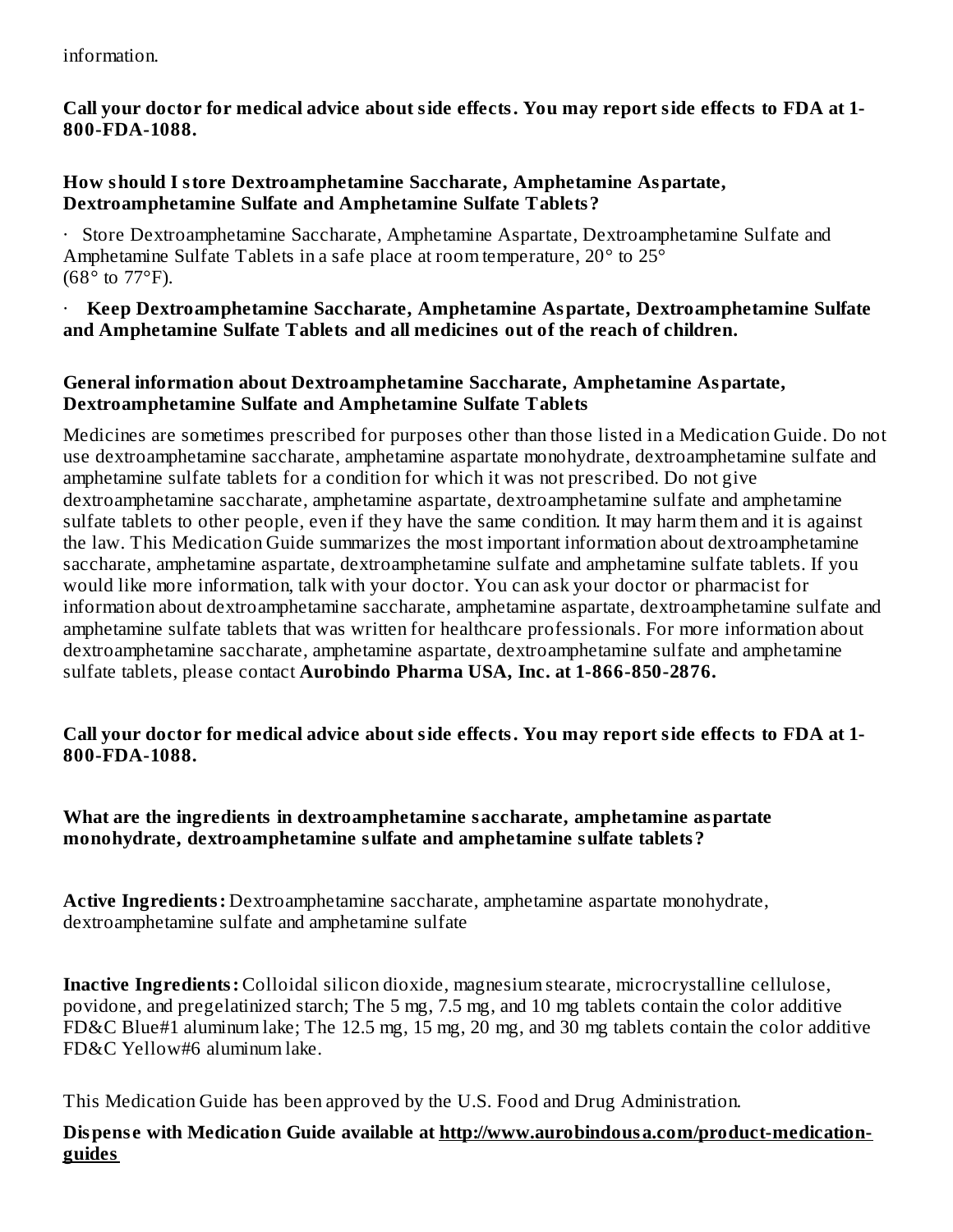Distributed by: **Aurobindo Pharma USA, Inc** 279 Princeton-Hightstown Road East Windsor, NJ-08520

Revised: 10/2018

### **PACKAGE LABEL-PRINCIPAL DISPLAY PANEL - 5 mg (100 Tablet Bottle)**

**CII NDC 13107-068-01 Dextroamphetamine Saccharate, Amphetamine Aspartate, Dextroamphetamine Sulfate and Amphetamine Sulfate Tablets (Mixed Salts of a Single Entity Amphetamine Product) 5 mg Pharmacist: Pleas e dispens e with Medication Guide provided s eparately. Rx only 100 Tablets AUROBINDO**

| NDC 13107-068-01<br><b>Rx</b> only<br>Dextroamphetamine Saccharate, Amphetamine<br>Aspartate, Dextroamphetamine<br>Sulfate and Amphetamine Sulfate Tablets<br>(Mixed Salts of a single Entity Amphetamine Product)<br>5 <sub>mq</sub><br>Pharmacist: Please dispense with Medication Guide<br>provided separately.<br>AUROBINDO<br>100 Tablets | <b>Each Tablet Contains:</b><br>Dextroamphetamine Saccharate1.25 mg<br>Amphetamine Aspartate Monohydrate1.25 mg<br>Dextroamphetamine Sulfate1.25 mg<br>(Total amphetamine base equivalence 3.13 mg).<br><b>Usual Dosage:</b> See Package Insert for complete<br>prescribing information.<br>Dispense in a tight, light- resistance container as<br>described in the USP.<br>KEEP THIS AND ALL DRUGS OUT OF THE REACH.<br>OF CHILDREN<br>Store at 20° to 25°C (68° to 77°F) [See USP]<br>Controlled Room Temperature]. | Distributed by:<br>Aurobindo Pharma USA, Inc.<br>Davton, NJ 08810<br>Revised: 11/2017<br>$LM-2734$ | $\infty$ |  |  |  |  |
|------------------------------------------------------------------------------------------------------------------------------------------------------------------------------------------------------------------------------------------------------------------------------------------------------------------------------------------------|-----------------------------------------------------------------------------------------------------------------------------------------------------------------------------------------------------------------------------------------------------------------------------------------------------------------------------------------------------------------------------------------------------------------------------------------------------------------------------------------------------------------------|----------------------------------------------------------------------------------------------------|----------|--|--|--|--|
|------------------------------------------------------------------------------------------------------------------------------------------------------------------------------------------------------------------------------------------------------------------------------------------------------------------------------------------------|-----------------------------------------------------------------------------------------------------------------------------------------------------------------------------------------------------------------------------------------------------------------------------------------------------------------------------------------------------------------------------------------------------------------------------------------------------------------------------------------------------------------------|----------------------------------------------------------------------------------------------------|----------|--|--|--|--|

#### **PACKAGE LABEL-PRINCIPAL DISPLAY PANEL - 7.5 mg (100 Tablet Bottle)**

**CII NDC 13107-069-01 Dextroamphetamine Saccharate, Amphetamine Aspartate, Dextroamphetamine Sulfate and Amphetamine Sulfate Tablets (Mixed Salts of a Single Entity Amphetamine Product) 7.5 mg Pharmacist: Pleas e dispens e with Medication Guide provided s eparately. Rx only 100 Tablets AUROBINDO**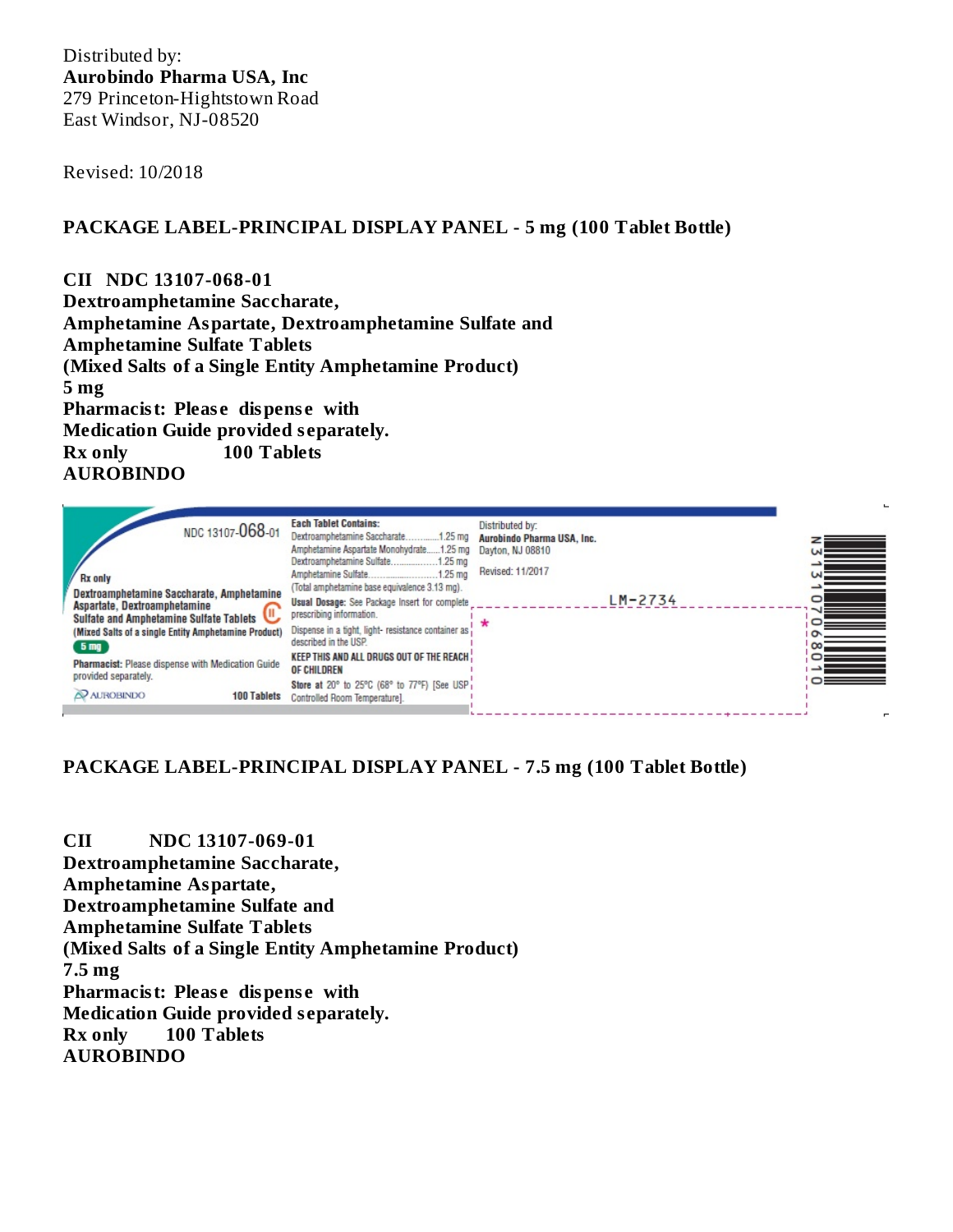| (Total amphetamine base equivalence 4.7 mg).<br>Dextroamphetamine Saccharate,<br>Amphetamine Aspartate,<br>Usual Dosage: See Package Insert for complete<br><b>Dextroamphetamine Sulfate and</b><br>prescribing information.<br><b>Amphetamine Sulfate Tablets</b><br>Dispense in a tight, light- resistance container<br>$LM-2739$<br>(Mixed Salts of a single Entity)<br>as described in the USP. | <b>Amphetamine Product)</b><br>(7.5 <sub>mq</sub> )<br>KEEP THIS AND ALL DRUGS OUT OF THE<br><b>REACH OF CHILDREN</b><br><b>Pharmacist: Please dispense with Medication</b><br>Guide provided separately.<br>Store at 20° to 25°C (68° to 77°F) [See USP<br>Controlled Room Temperature].<br><b>100 Tablets</b><br><b>AUROBINDO</b> | NDC 13107-069-01<br><b>Rx</b> only | <b>Each Tablet Contains:</b><br>Dextroamphetamine Saccharate1.875 mg<br>Amphetamine Aspartate Monohydrate.1.875 mg Dayton, NJ 08810<br>Dextroamphetamine Sulfate1.875 mg<br>Amphetamine Sulfate1.875 mg | Distributed by:<br>Aurobindo Pharma USA, Inc.<br>Revised: 11/2017 |
|-----------------------------------------------------------------------------------------------------------------------------------------------------------------------------------------------------------------------------------------------------------------------------------------------------------------------------------------------------------------------------------------------------|-------------------------------------------------------------------------------------------------------------------------------------------------------------------------------------------------------------------------------------------------------------------------------------------------------------------------------------|------------------------------------|---------------------------------------------------------------------------------------------------------------------------------------------------------------------------------------------------------|-------------------------------------------------------------------|
|                                                                                                                                                                                                                                                                                                                                                                                                     |                                                                                                                                                                                                                                                                                                                                     |                                    |                                                                                                                                                                                                         |                                                                   |

### **PACKAGE LABEL-PRINCIPAL DISPLAY PANEL - 10 mg (100 Tablet Bottle)**

**CII NDC 13107-070-01 Dextroamphetamine Saccharate, Amphetamine Aspartate, Dextroamphetamine Sulfate and Amphetamine Sulfate Tablets (Mixed Salts of a Single Entity Amphetamine Product) 10 mg Pharmacist: Pleas e dispens e with Medication Guide provided s eparately. Rx only 100 Tablets AUROBINDO**



**PACKAGE LABEL-PRINCIPAL DISPLAY PANEL - 12.5 mg (100 Tablet Bottle)**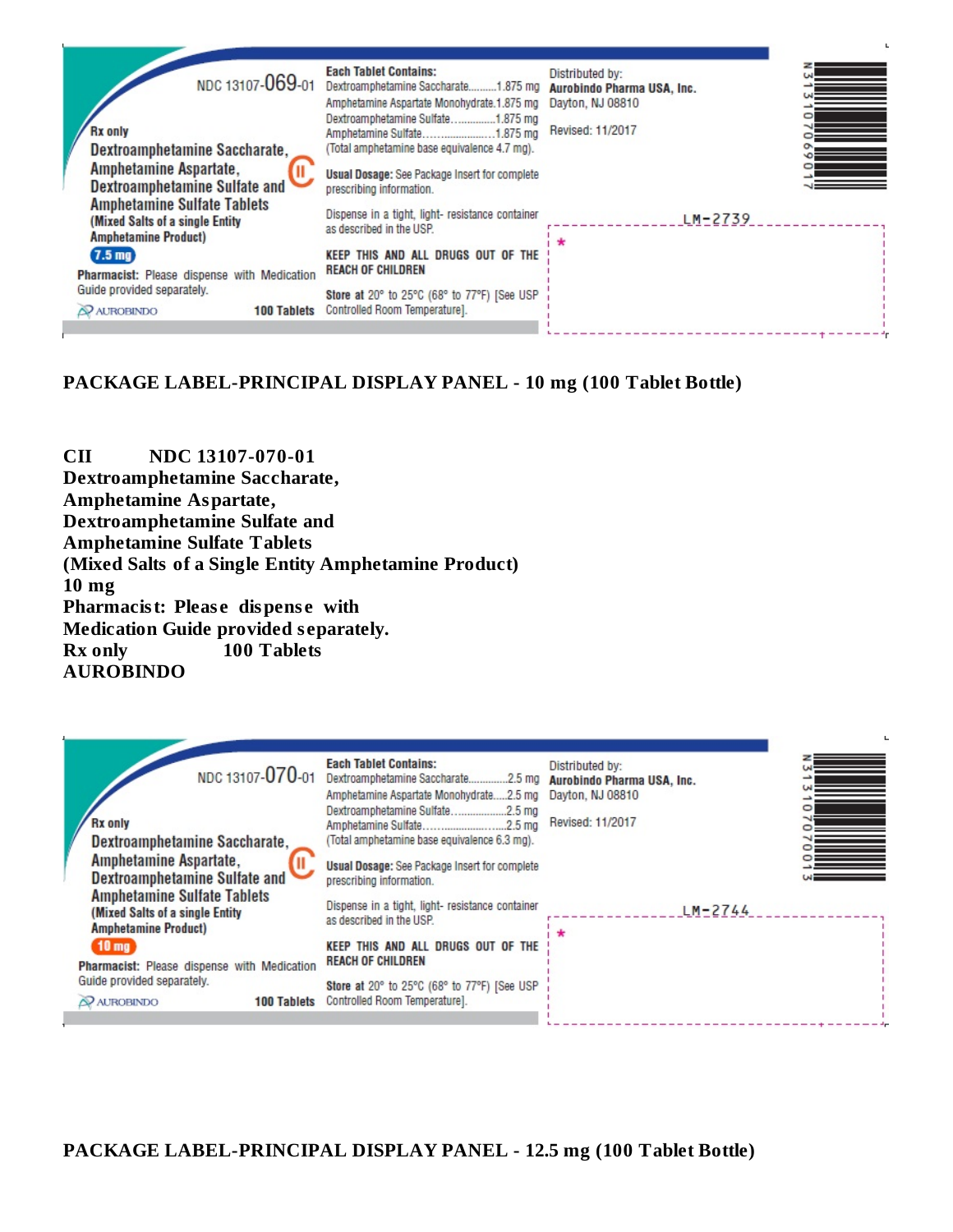**CII NDC 13107-071-01 Dextroamphetamine Saccharate, Amphetamine Aspartate, Dextroamphetamine Sulfate and Amphetamine Sulfate Tablets (Mixed Salts of a Single Entity Amphetamine Product) 12.5 mg Pharmacist: Pleas e dispens e with Medication Guide provided s eparately. Rx only 100 Tablets AUROBINDO**



#### **PACKAGE LABEL-PRINCIPAL DISPLAY PANEL - 15 mg (100 Tablet Bottle)**

**CII NDC 13107-072-01 Dextroamphetamine Saccharate, Amphetamine Aspartate, Dextroamphetamine Sulfate and Amphetamine Sulfate Tablets (Mixed Salts of a Single Entity Amphetamine Product) 15 mg Pharmacist: Pleas e dispens e with Medication Guide provided s eparately. Rx only 100 Tablets AUROBINDO**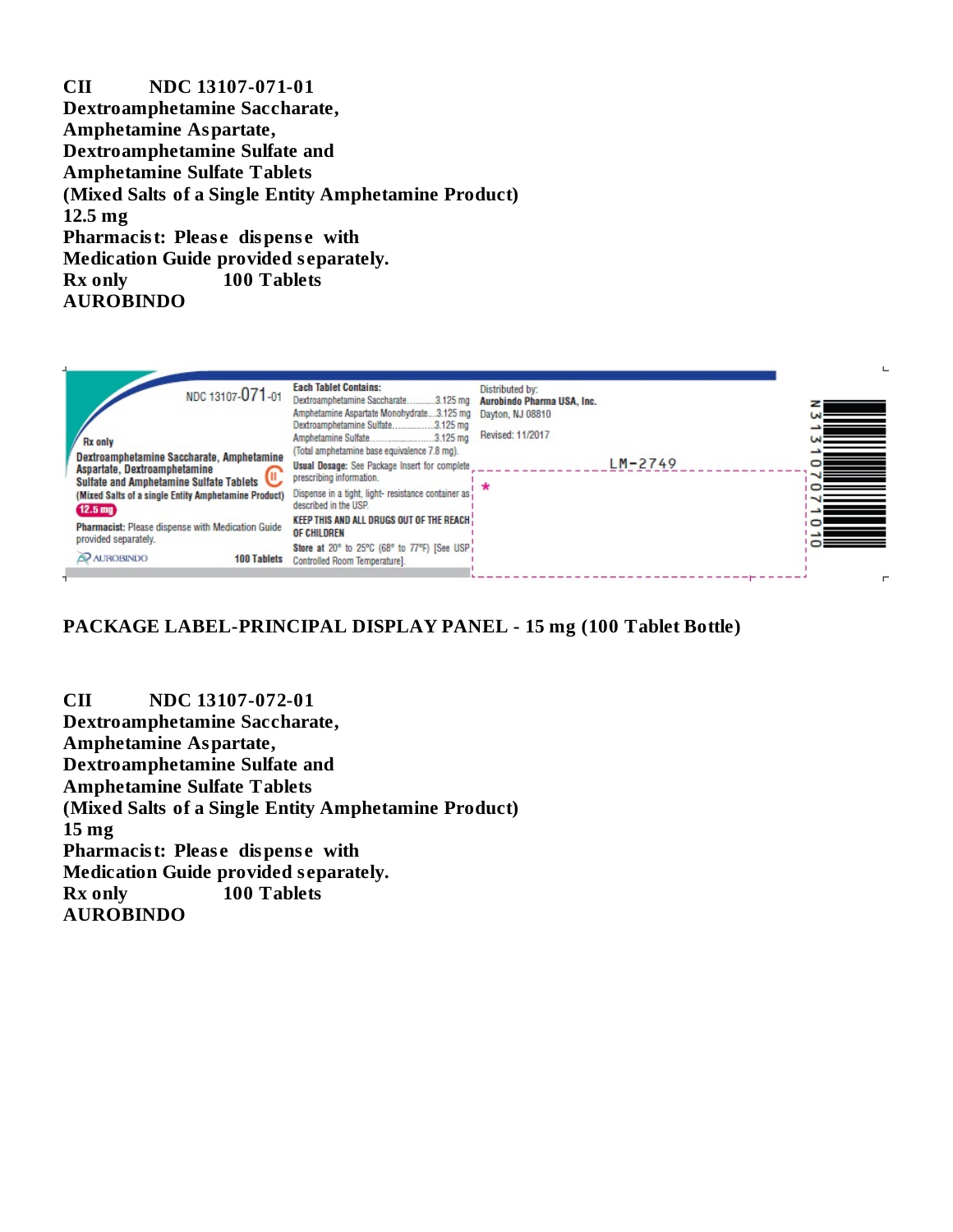| Amphetamine Aspartate,<br>Usual Dosage: See Package Insert for complete<br><b>Dextroamphetamine Sulfate and</b><br>prescribing information.<br><b>Amphetamine Sulfate Tablets</b><br>Dispense in a tight, light- resistance container<br>$LM - 2754$<br>(Mixed Salts of a single Entity)<br>as described in the USP.<br><b>Amphetamine Product)</b><br>15 <sub>mg</sub><br>KEEP THIS AND ALL DRUGS OUT OF THE<br><b>REACH OF CHILDREN</b><br>Pharmacist: Please dispense with Medication<br>Guide provided separately.<br>Store at 20° to 25°C (68° to 77°F) [See USP | NDC 13107-072-01<br><b>Rx</b> only<br>Dextroamphetamine Saccharate, | <b>Each Tablet Contains:</b><br>Dextroamphetamine Saccharate3.75 mg<br>Amphetamine Aspartate Monohydrate3.75 mg<br>Dextroamphetamine Sulfate3.75 mg<br>Amphetamine Sulfate3.75 mg<br>(Total amphetamine base equivalence 9.4 mg). | Distributed by:<br>Aurobindo Pharma USA, Inc.<br>Dayton, NJ 08810<br>Revised: 11/2017 |  |
|-----------------------------------------------------------------------------------------------------------------------------------------------------------------------------------------------------------------------------------------------------------------------------------------------------------------------------------------------------------------------------------------------------------------------------------------------------------------------------------------------------------------------------------------------------------------------|---------------------------------------------------------------------|-----------------------------------------------------------------------------------------------------------------------------------------------------------------------------------------------------------------------------------|---------------------------------------------------------------------------------------|--|
|                                                                                                                                                                                                                                                                                                                                                                                                                                                                                                                                                                       |                                                                     |                                                                                                                                                                                                                                   |                                                                                       |  |
|                                                                                                                                                                                                                                                                                                                                                                                                                                                                                                                                                                       | 100 Tablets<br><b>AUROBINDO</b>                                     | Controlled Room Temperature].                                                                                                                                                                                                     |                                                                                       |  |

#### **PACKAGE LABEL-PRINCIPAL DISPLAY PANEL - 20 mg (100 Tablet Bottle)**

**CII NDC 13107-073-01 Dextroamphetamine Saccharate, Amphetamine Aspartate, Dextroamphetamine Sulfate and Amphetamine Sulfate Tablets (Mixed Salts of a Single Entity Amphetamine Product) 20 mg Pharmacist: Pleas e dispens e with Medication Guide provided s eparately. Rx only 100 Tablets AUROBINDO**



**PACKAGE LABEL-PRINCIPAL DISPLAY PANEL - 30 mg (100 Tablet Bottle)**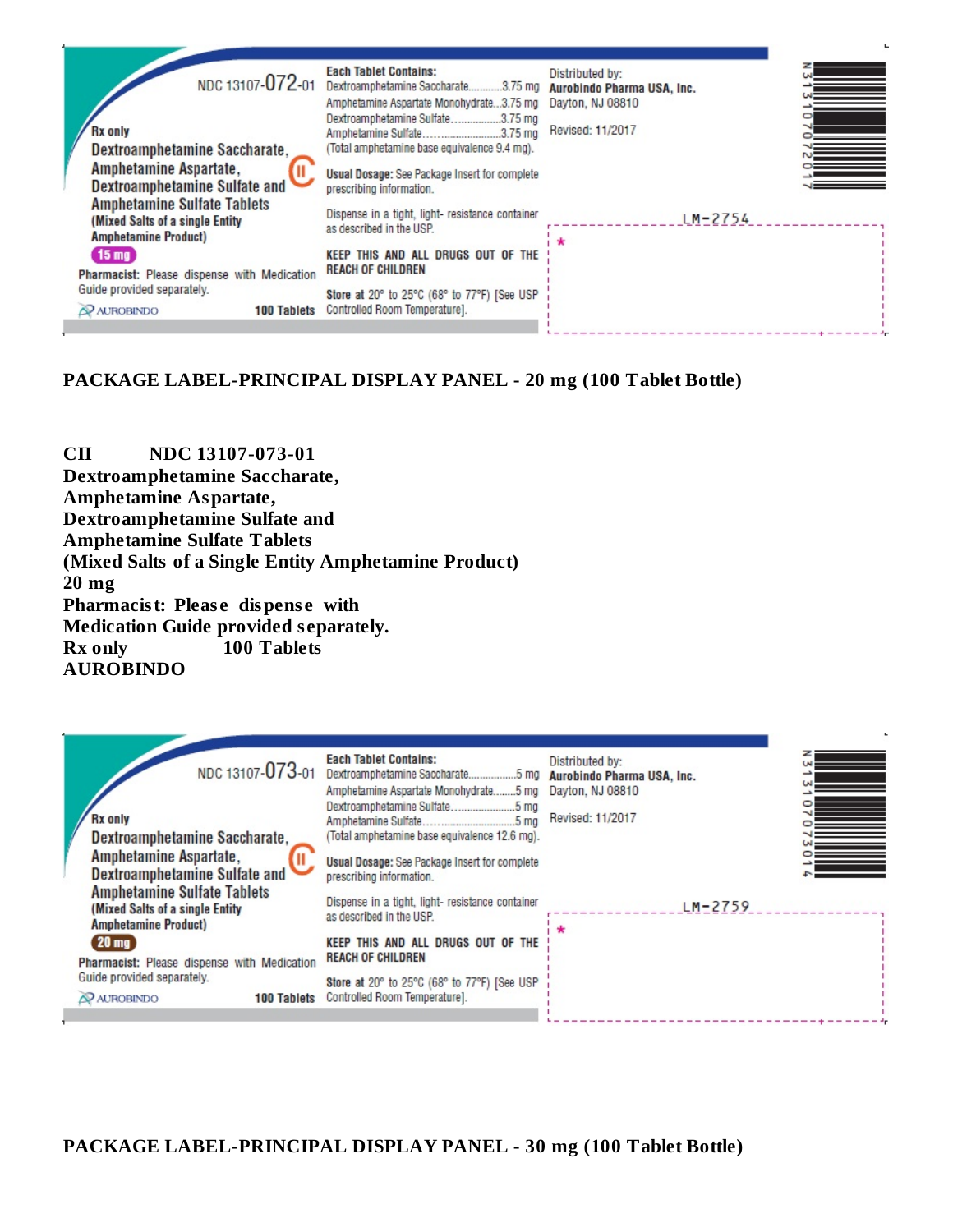**CII NDC 13107-074-01 Dextroamphetamine Saccharate, Amphetamine Aspartate, Dextroamphetamine Sulfate and Amphetamine Sulfate Tablets (Mixed Salts of a Single Entity Amphetamine Product) 30 mg Pharmacist: Pleas e dispens e with Medication Guide provided s eparately. Rx only 100 Tablets AUROBINDO**



# **DEXTROAMPHETAMINE SACCHARATE, AMPHETAMINE ASPARTATE, DEXTROAMPHETAMINE SULFATE AND AMPHETAMINE SULFATE**

| <b>Product Information</b>                                                                     |                         |                     |                                                |    |                  |  |
|------------------------------------------------------------------------------------------------|-------------------------|---------------------|------------------------------------------------|----|------------------|--|
| Product Type                                                                                   | HUMAN PRESCRIPTION DRUG |                     | Item Code (Source)                             |    | NDC:13107-068    |  |
| <b>Route of Administration</b>                                                                 | ORAL                    | <b>DEA Schedule</b> |                                                | CП |                  |  |
|                                                                                                |                         |                     |                                                |    |                  |  |
| <b>Active Ingredient/Active Moiety</b>                                                         |                         |                     |                                                |    |                  |  |
| <b>Ingredient Name</b>                                                                         |                         |                     | <b>Basis of Strength</b>                       |    | Strength         |  |
| DEXTRO AMPHETAMINE SACCHARATE (UNII: G83415V073)<br>(DEXTROAMPHETAMINE - UNII:TZ47U051FI)      |                         |                     | <b>DEXTRO AMPHETAMINE</b><br><b>SACCHARATE</b> |    | $1.25$ mg        |  |
| <b>AMPHETAMINE ASPARTATE MONOHYDRATE (UNII: O1ZPV62004)</b><br>(AMPHETAMINE - UNII:CK833KGX7E) |                         |                     | AMPHETAMINE ASPARTATE<br><b>MONOHYDRATE</b>    |    | $1.25$ mg        |  |
| <b>DEXTRO AMPHETAMINE SULFATE (UNII: JJ768O327N) (DEXTRO AMPHETAMINE</b><br>- UNII:TZ47U051FI) |                         |                     | DEXTRO AMPHETAMINE SULFATE                     |    | $1.25$ mg        |  |
| AMPHETAMINE SULFATE (UNII: 6 DPV8 NK46S) (AMPHETAMINE -                                        |                         |                     | AMDHETAMINE SHILLATE                           |    | $1.25 \text{ m}$ |  |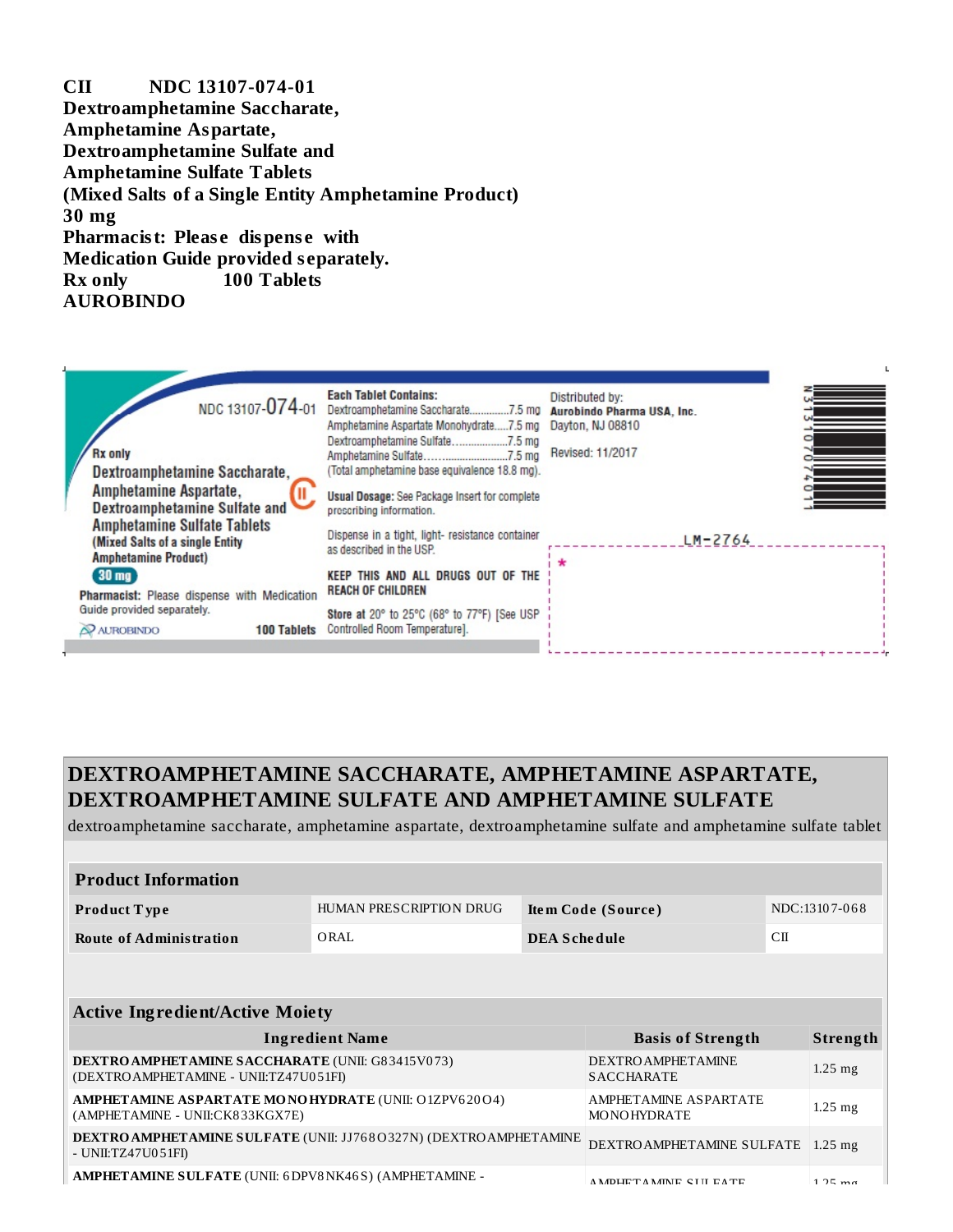| <b>Inactive Ingredients</b>                 |                                                     |                                         |                           |  |  |
|---------------------------------------------|-----------------------------------------------------|-----------------------------------------|---------------------------|--|--|
|                                             | <b>Ingredient Name</b>                              |                                         | Strength                  |  |  |
| <b>SILICON DIO XIDE (UNII: ETJ7Z6 XBU4)</b> |                                                     |                                         |                           |  |  |
| MAGNESIUM STEARATE (UNII: 70097M6I30)       |                                                     |                                         |                           |  |  |
|                                             | CELLULOSE, MICRO CRYSTALLINE (UNII: OP1R32D61U)     |                                         |                           |  |  |
| PO VIDO NE (UNII: FZ989GH94E)               |                                                     |                                         |                           |  |  |
| STARCH, CORN (UNII: O8232NY3SJ)             |                                                     |                                         |                           |  |  |
| FD&C BLUE NO. 1 (UNII: H3R47K3TBD)          |                                                     |                                         |                           |  |  |
|                                             |                                                     |                                         |                           |  |  |
|                                             |                                                     |                                         |                           |  |  |
| <b>Product Characteristics</b>              |                                                     |                                         |                           |  |  |
| Color                                       | BLUE (light blue to blue)                           | <b>Score</b>                            | 4 pieces                  |  |  |
| <b>Shape</b>                                | <b>ROUND</b>                                        | <b>Size</b>                             | 7 <sub>mm</sub>           |  |  |
| Flavor                                      |                                                     | <b>Imprint Code</b>                     | u:25                      |  |  |
| <b>Contains</b>                             |                                                     |                                         |                           |  |  |
|                                             |                                                     |                                         |                           |  |  |
|                                             |                                                     |                                         |                           |  |  |
| Packaging                                   |                                                     |                                         |                           |  |  |
| <b>Item Code</b><br>#                       | <b>Package Description</b>                          | Marketing Start Date Marketing End Date |                           |  |  |
| 1 NDC:13107-068-50                          | 50 in 1 BOTTLE; Type 0: Not a Combination Product   | 11/27/2013                              |                           |  |  |
| 2 NDC:13107-068-01                          | 100 in 1 BOTTLE; Type 0: Not a Combination Product  | 11/27/2013                              |                           |  |  |
| 3 NDC:13107-068-25                          | 250 in 1 BOTTLE; Type 0: Not a Combination Product  | 11/27/2013                              |                           |  |  |
| 4 NDC:13107-068-05                          | 500 in 1 BOTTLE; Type 0: Not a Combination Product  | 11/27/2013                              |                           |  |  |
| 5 NDC:13107-068-99                          | 1000 in 1 BOTTLE; Type 0: Not a Combination Product | 11/27/2013                              |                           |  |  |
|                                             |                                                     |                                         |                           |  |  |
|                                             |                                                     |                                         |                           |  |  |
| <b>Marketing Information</b>                |                                                     |                                         |                           |  |  |
| <b>Marketing Category</b>                   | <b>Application Number or Monograph Citation</b>     | <b>Marketing Start Date</b>             | <b>Marketing End Date</b> |  |  |
| <b>ANDA</b>                                 | ANDA202424                                          | 11/27/2013                              |                           |  |  |
|                                             |                                                     |                                         |                           |  |  |

# **DEXTROAMPHETAMINE SACCHARATE, AMPHETAMINE ASPARTATE, DEXTROAMPHETAMINE SULFATE AND AMPHETAMINE SULFATE**

| <b>Product Information</b>             |                         |                     |                          |    |                 |  |
|----------------------------------------|-------------------------|---------------------|--------------------------|----|-----------------|--|
| <b>Product Type</b>                    | HUMAN PRESCRIPTION DRUG |                     | Item Code (Source)       |    | NDC:13107-069   |  |
| <b>Route of Administration</b>         | ORAL                    | <b>DEA Schedule</b> |                          | CП |                 |  |
|                                        |                         |                     |                          |    |                 |  |
| <b>Active Ingredient/Active Moiety</b> |                         |                     |                          |    |                 |  |
|                                        |                         |                     |                          |    |                 |  |
|                                        | <b>Ingredient Name</b>  |                     | <b>Basis of Strength</b> |    | <b>Strength</b> |  |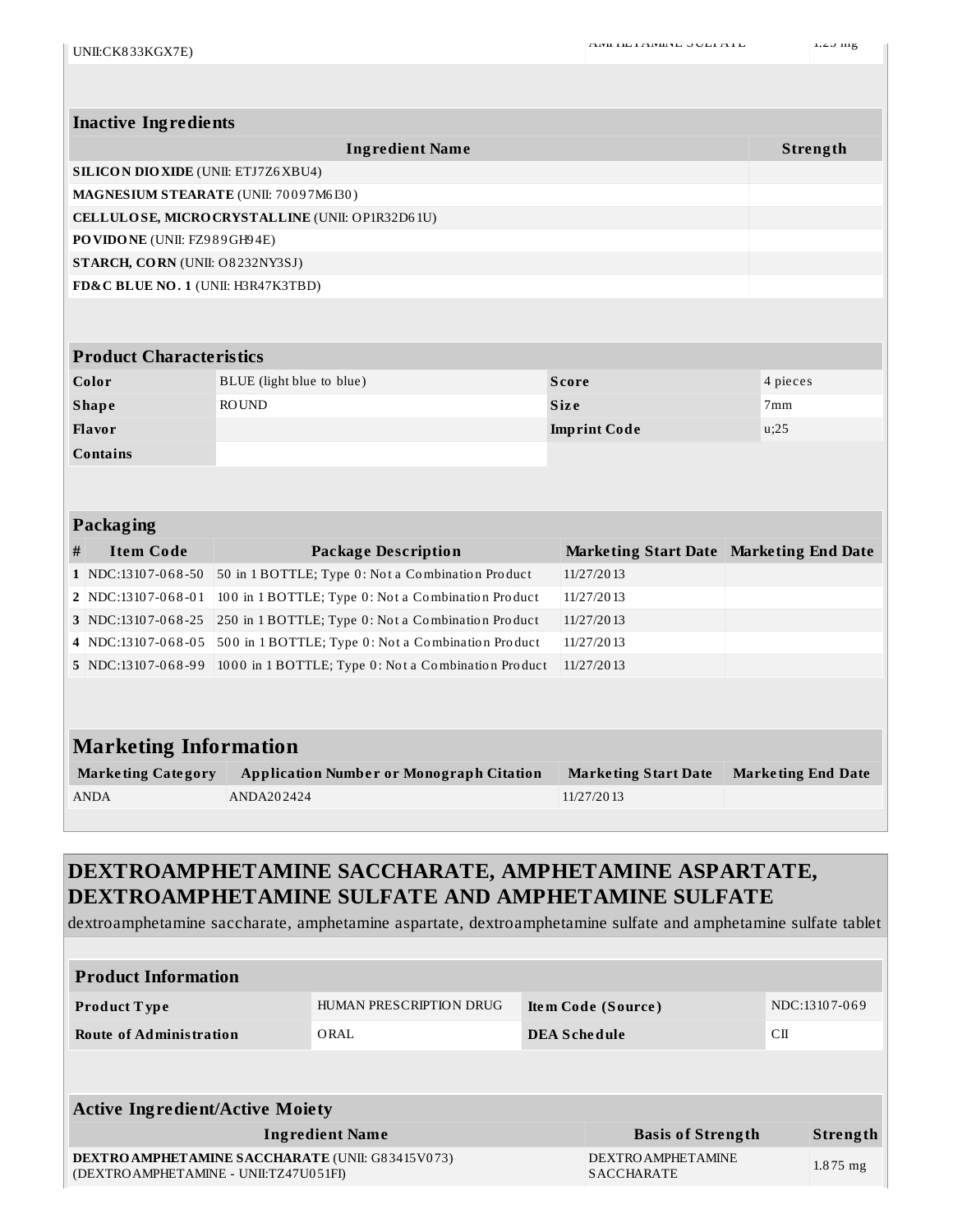|                                             | <b>AMPHETAMINE ASPARTATE MONOHYDRATE (UNII: O1ZPV620O4)</b><br>AMPHETAMINE ASPARTATE<br>(AMPHETAMINE - UNII:CK833KGX7E)<br><b>MONOHYDRATE</b> |                                         |                           | $1.875$ mg |
|---------------------------------------------|-----------------------------------------------------------------------------------------------------------------------------------------------|-----------------------------------------|---------------------------|------------|
| - UNII:TZ47U051FI)                          | DEXTRO AMPHETAMINE SULFATE (UNII: JJ768O327N) (DEXTRO AMPHETAMINE                                                                             | DEXTRO AMPHETAMINE SULFATE              |                           | $1.875$ mg |
| UNII:CK833KGX7E)                            | AMPHETAMINE SULFATE (UNII: 6DPV8NK46S) (AMPHETAMINE -                                                                                         | <b>AMPHETAMINE SULFATE</b>              |                           | $1.875$ mg |
|                                             |                                                                                                                                               |                                         |                           |            |
| <b>Inactive Ingredients</b>                 |                                                                                                                                               |                                         |                           |            |
|                                             | <b>Ingredient Name</b>                                                                                                                        |                                         |                           | Strength   |
| <b>SILICON DIO XIDE (UNII: ETJ7Z6 XBU4)</b> |                                                                                                                                               |                                         |                           |            |
|                                             | MAGNESIUM STEARATE (UNII: 70097M6I30)                                                                                                         |                                         |                           |            |
|                                             | CELLULOSE, MICRO CRYSTALLINE (UNII: OP1R32D61U)                                                                                               |                                         |                           |            |
| PO VIDO NE (UNII: FZ989GH94E)               |                                                                                                                                               |                                         |                           |            |
| STARCH, CORN (UNII: O8232NY3SJ)             |                                                                                                                                               |                                         |                           |            |
| FD&C BLUE NO. 1 (UNII: H3R47K3TBD)          |                                                                                                                                               |                                         |                           |            |
|                                             |                                                                                                                                               |                                         |                           |            |
| <b>Product Characteristics</b>              |                                                                                                                                               |                                         |                           |            |
| Color                                       | BLUE (light blue to blue)                                                                                                                     | <b>Score</b>                            | 4 pieces                  |            |
| <b>Shape</b>                                | <b>ROUND</b>                                                                                                                                  | <b>Size</b>                             | 8 <sub>mm</sub>           |            |
| Flavor                                      |                                                                                                                                               | <b>Imprint Code</b>                     | u;26                      |            |
| Contains                                    |                                                                                                                                               |                                         |                           |            |
|                                             |                                                                                                                                               |                                         |                           |            |
| Packaging                                   |                                                                                                                                               |                                         |                           |            |
| <b>Item Code</b><br>#                       | <b>Package Description</b>                                                                                                                    | Marketing Start Date Marketing End Date |                           |            |
| $1 NDC:13107-069-50$                        | 50 in 1 BOTTLE; Type 0: Not a Combination Product                                                                                             | 11/27/2013                              |                           |            |
| 2   NDC:13107-069-01                        | 100 in 1 BOTTLE; Type 0: Not a Combination Product                                                                                            | 11/27/2013                              |                           |            |
| <b>3</b>   NDC:13107-069-25                 | 250 in 1 BOTTLE; Type 0: Not a Combination Product                                                                                            | 11/27/2013                              |                           |            |
| 4   NDC:13107-069-05                        | 500 in 1 BOTTLE: Type 0: Not a Combination Product                                                                                            | 11/27/2013                              |                           |            |
|                                             | 5 NDC:13107-069-99 1000 in 1 BOTTLE; Type 0: Not a Combination Product 11/27/2013                                                             |                                         |                           |            |
|                                             |                                                                                                                                               |                                         |                           |            |
|                                             |                                                                                                                                               |                                         |                           |            |
| <b>Marketing Information</b>                |                                                                                                                                               |                                         |                           |            |
| <b>Marketing Category</b>                   | <b>Application Number or Monograph Citation</b>                                                                                               | <b>Marketing Start Date</b>             | <b>Marketing End Date</b> |            |
| <b>ANDA</b>                                 | ANDA202424                                                                                                                                    | 11/27/2013                              |                           |            |
|                                             |                                                                                                                                               |                                         |                           |            |

# **DEXTROAMPHETAMINE SACCHARATE, AMPHETAMINE ASPARTATE, DEXTROAMPHETAMINE SULFATE AND AMPHETAMINE SULFATE**

| <b>Product Information</b> |                         |                    |               |  |  |  |  |
|----------------------------|-------------------------|--------------------|---------------|--|--|--|--|
| <b>Product Type</b>        | HUMAN PRESCRIPTION DRUG | Item Code (Source) | NDC:13107-070 |  |  |  |  |
| Route of Administration    | ORAL                    | DEA Schedule       | CП            |  |  |  |  |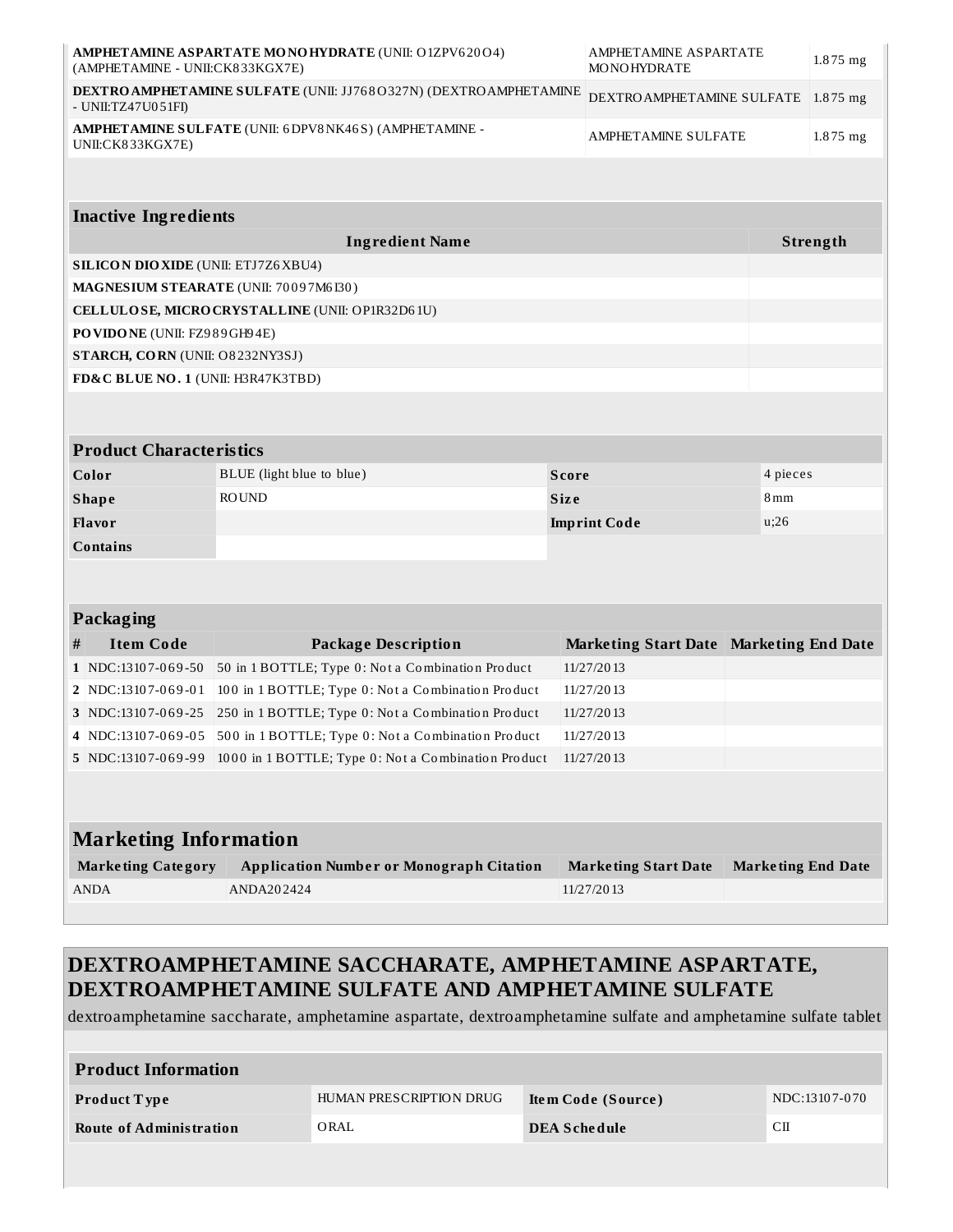| <b>Active Ingredient/Active Moiety</b>      |                                                                   |             |                                                    |                           |                  |
|---------------------------------------------|-------------------------------------------------------------------|-------------|----------------------------------------------------|---------------------------|------------------|
|                                             | <b>Ingredient Name</b>                                            |             | <b>Basis of Strength</b>                           |                           | Strength         |
| (DEXTRO AMPHETAMINE - UNII:TZ47U051FI)      | <b>DEXTRO AMPHETAMINE SACCHARATE (UNII: G83415V073)</b>           |             | <b>DEXTRO AMPHETAMINE</b><br><b>SACCHARATE</b>     |                           | $2.5$ mg         |
| (AMPHETAMINE - UNII:CK833KGX7E)             | <b>AMPHETAMINE ASPARTATE MONOHYDRATE (UNII: O1ZPV620O4)</b>       |             | <b>AMPHETAMINE ASPARTATE</b><br><b>MONOHYDRATE</b> |                           | $2.5 \text{ mg}$ |
| - UNII:TZ47U051FI)                          | DEXTRO AMPHETAMINE SULFATE (UNII: JJ768O327N) (DEXTRO AMPHETAMINE |             | DEXTRO AMPHETAMINE SULFATE                         |                           | $2.5 \text{ mg}$ |
| UNII:CK833KGX7E)                            | AMPHETAMINE SULFATE (UNII: 6DPV8NK46S) (AMPHETAMINE -             |             | <b>AMPHETAMINE SULFATE</b>                         |                           | $2.5$ mg         |
|                                             |                                                                   |             |                                                    |                           |                  |
| <b>Inactive Ingredients</b>                 |                                                                   |             |                                                    |                           |                  |
|                                             | <b>Ingredient Name</b>                                            |             |                                                    |                           | Strength         |
| <b>SILICON DIO XIDE (UNII: ETJ7Z6 XBU4)</b> |                                                                   |             |                                                    |                           |                  |
|                                             | MAGNESIUM STEARATE (UNII: 70097M6I30)                             |             |                                                    |                           |                  |
|                                             | CELLULOSE, MICRO CRYSTALLINE (UNII: OP1R32D61U)                   |             |                                                    |                           |                  |
| PO VIDONE (UNII: FZ989GH94E)                |                                                                   |             |                                                    |                           |                  |
| STARCH, CORN (UNII: O8232NY3SJ)             |                                                                   |             |                                                    |                           |                  |
| FD&C BLUE NO. 1 (UNII: H3R47K3TBD)          |                                                                   |             |                                                    |                           |                  |
|                                             |                                                                   |             |                                                    |                           |                  |
| <b>Product Characteristics</b>              |                                                                   |             |                                                    |                           |                  |
| Color                                       | BLUE (light blue to blue)                                         | Score       |                                                    | 4 pieces                  |                  |
| <b>Shape</b>                                | <b>ROUND</b>                                                      | <b>Size</b> |                                                    | 9mm                       |                  |
| Flavor                                      |                                                                   |             | <b>Imprint Code</b>                                | u;27                      |                  |
| <b>Contains</b>                             |                                                                   |             |                                                    |                           |                  |
|                                             |                                                                   |             |                                                    |                           |                  |
| Packaging                                   |                                                                   |             |                                                    |                           |                  |
| #<br><b>Item Code</b>                       | <b>Package Description</b>                                        |             | Marketing Start Date Marketing End Date            |                           |                  |
| 1   NDC:13107-070-50                        | 50 in 1 BOTTLE; Type 0: Not a Combination Product                 |             | 11/27/2013                                         |                           |                  |
| 2   NDC:13107-070-01                        | 100 in 1 BOTTLE; Type 0: Not a Combination Product                |             | 11/27/2013                                         |                           |                  |
| 3 NDC:13107-070-25                          | 250 in 1 BOTTLE; Type 0: Not a Combination Product                |             | 11/27/2013                                         |                           |                  |
| 4 NDC:13107-070-05                          | 500 in 1 BOTTLE; Type 0: Not a Combination Product                |             | 11/27/2013                                         |                           |                  |
| 5 NDC:13107-070-99                          | 1000 in 1 BOTTLE; Type 0: Not a Combination Product               |             | 11/27/2013                                         |                           |                  |
|                                             |                                                                   |             |                                                    |                           |                  |
| <b>Marketing Information</b>                |                                                                   |             |                                                    |                           |                  |
| <b>Marketing Category</b>                   | <b>Application Number or Monograph Citation</b>                   |             | <b>Marketing Start Date</b>                        | <b>Marketing End Date</b> |                  |
| <b>ANDA</b>                                 | ANDA202424                                                        |             | 11/27/2013                                         |                           |                  |

# **DEXTROAMPHETAMINE SACCHARATE, AMPHETAMINE ASPARTATE, DEXTROAMPHETAMINE SULFATE AND AMPHETAMINE SULFATE**

dextroamphetamine saccharate, amphetamine aspartate, dextroamphetamine sulfate and amphetamine sulfate tablet

#### **Product Information**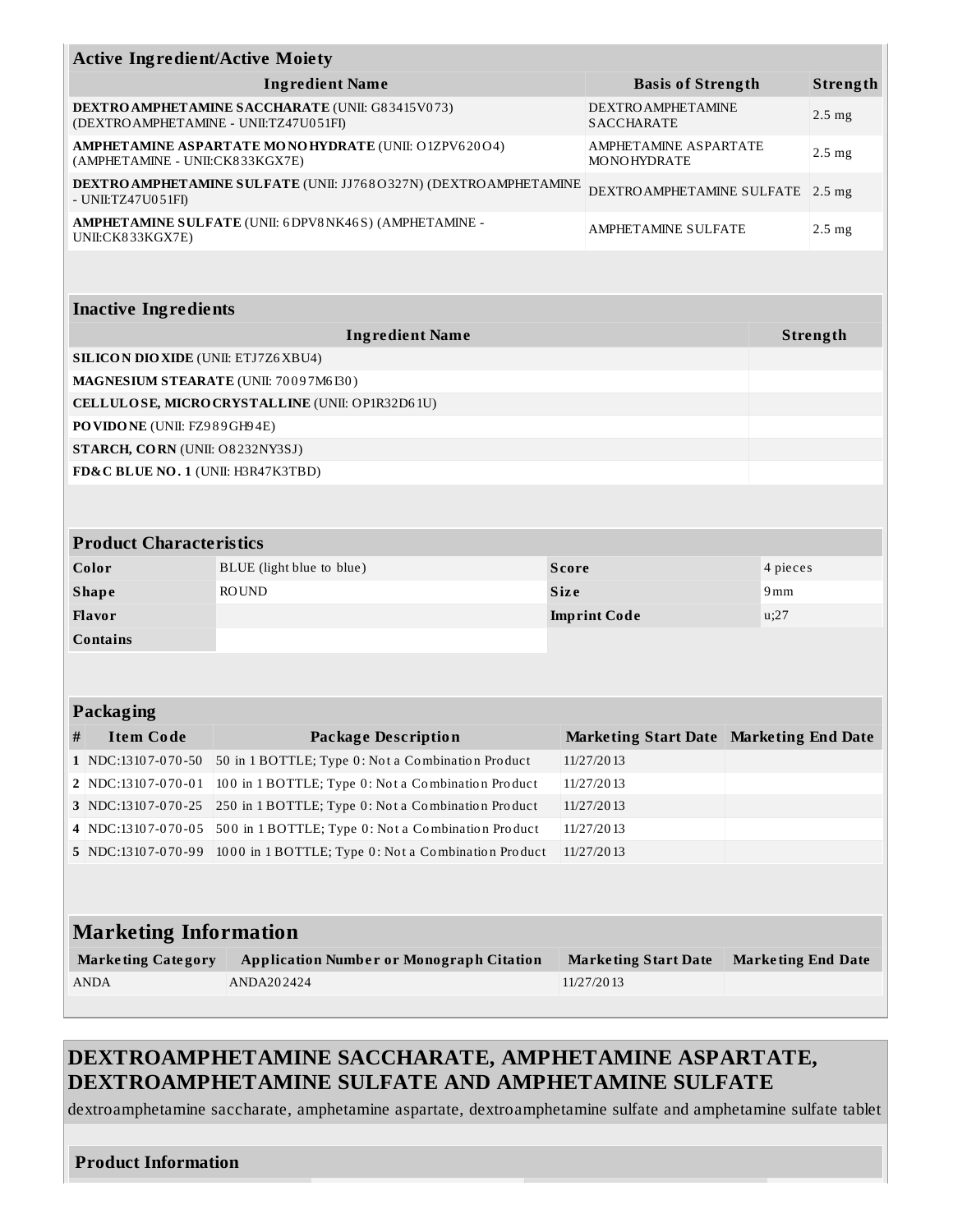| Product Type            | HUMAN PRESCRIPTION DRUG | Item Code (Source)  | NDC:13107-071 |
|-------------------------|-------------------------|---------------------|---------------|
| Route of Administration | ORAL                    | <b>DEA Schedule</b> | CП            |

| <b>Active Ingredient/Active Moiety</b>                                                           |                                                |            |  |  |  |
|--------------------------------------------------------------------------------------------------|------------------------------------------------|------------|--|--|--|
| <b>Ingredient Name</b>                                                                           | <b>Basis of Strength</b>                       | Strength   |  |  |  |
| <b>DEXTRO AMPHETAMINE SACCHARATE (UNII: G83415V073)</b><br>(DEXTROAMPHETAMINE - UNII:TZ47U051FI) | <b>DEXTRO AMPHETAMINE</b><br><b>SACCHARATE</b> | $3.125$ mg |  |  |  |
| <b>AMPHETAMINE ASPARTATE MONOHYDRATE (UNII: O1ZPV62004)</b><br>(AMPHETAMINE - UNII:CK833KGX7E)   | AMPHETAMINE ASPARTATE<br><b>MONOHYDRATE</b>    | $3.125$ mg |  |  |  |
| DEXTRO AMPHETAMINE SULFATE (UNII: JJ768O327N) (DEXTRO AMPHETAMINE<br>- UNII:TZ47U051FI)          | DEXTROAMPHETAMINE SULFATE                      | $3.125$ mg |  |  |  |
| <b>AMPHETAMINE SULFATE (UNII: 6 DPV8 NK46 S) (AMPHETAMINE -</b><br>UNII:CK833KGX7E)              | <b>AMPHETAMINE SULFATE</b>                     | $3.125$ mg |  |  |  |

| <b>Inactive Ingredients</b>                     |          |  |  |  |
|-------------------------------------------------|----------|--|--|--|
| <b>Ingredient Name</b>                          | Strength |  |  |  |
| <b>SILICON DIO XIDE</b> (UNII: ETJ7Z6 XBU4)     |          |  |  |  |
| MAGNESIUM STEARATE (UNII: 70097M6I30)           |          |  |  |  |
| CELLULOSE, MICRO CRYSTALLINE (UNII: OP1R32D61U) |          |  |  |  |
| <b>PO VIDO NE (UNII: FZ989GH94E)</b>            |          |  |  |  |
| <b>STARCH, CORN (UNII: O8232NY3SJ)</b>          |          |  |  |  |
| FD&C YELLOW NO. 6 (UNII: H77VEI93A8)            |          |  |  |  |

| <b>Product Characteristics</b> |                                 |                     |          |  |  |  |
|--------------------------------|---------------------------------|---------------------|----------|--|--|--|
| Color                          | ORANGE (light orange to orange) | Score               | 4 pieces |  |  |  |
| <b>Shape</b>                   | <b>ROUND</b>                    | <b>Size</b>         | 7mm      |  |  |  |
| Flavor                         |                                 | <b>Imprint Code</b> | u;28     |  |  |  |
| <b>Contains</b>                |                                 |                     |          |  |  |  |

|   | <b>Packaging</b>             |                                                                       |                             |                           |  |  |  |  |
|---|------------------------------|-----------------------------------------------------------------------|-----------------------------|---------------------------|--|--|--|--|
| # | <b>Item Code</b>             | <b>Package Description</b><br>Marketing Start Date Marketing End Date |                             |                           |  |  |  |  |
|   | 1 NDC:13107-071-50           | 50 in 1 BOTTLE; Type 0: Not a Combination Product                     | 11/27/2013                  |                           |  |  |  |  |
|   | 2 NDC:13107-071-01           | 100 in 1 BOTTLE; Type 0: Not a Combination Product                    | 11/27/2013                  |                           |  |  |  |  |
|   | 3 NDC:13107-071-25           | 250 in 1 BOTTLE; Type 0: Not a Combination Product                    | 11/27/2013                  |                           |  |  |  |  |
|   | 4 NDC:13107-071-05           | 500 in 1 BOTTLE; Type 0: Not a Combination Product                    | 11/27/2013                  |                           |  |  |  |  |
|   | 5 NDC:13107-071-99           | 1000 in 1 BOTTLE; Type 0: Not a Combination Product                   | 11/27/2013                  |                           |  |  |  |  |
|   |                              |                                                                       |                             |                           |  |  |  |  |
|   |                              |                                                                       |                             |                           |  |  |  |  |
|   | <b>Marketing Information</b> |                                                                       |                             |                           |  |  |  |  |
|   | <b>Marketing Category</b>    | <b>Application Number or Monograph Citation</b>                       | <b>Marketing Start Date</b> | <b>Marketing End Date</b> |  |  |  |  |
|   | <b>ANDA</b>                  | ANDA202424                                                            | 11/27/2013                  |                           |  |  |  |  |
|   |                              |                                                                       |                             |                           |  |  |  |  |

# **DEXTROAMPHETAMINE SACCHARATE, AMPHETAMINE ASPARTATE,**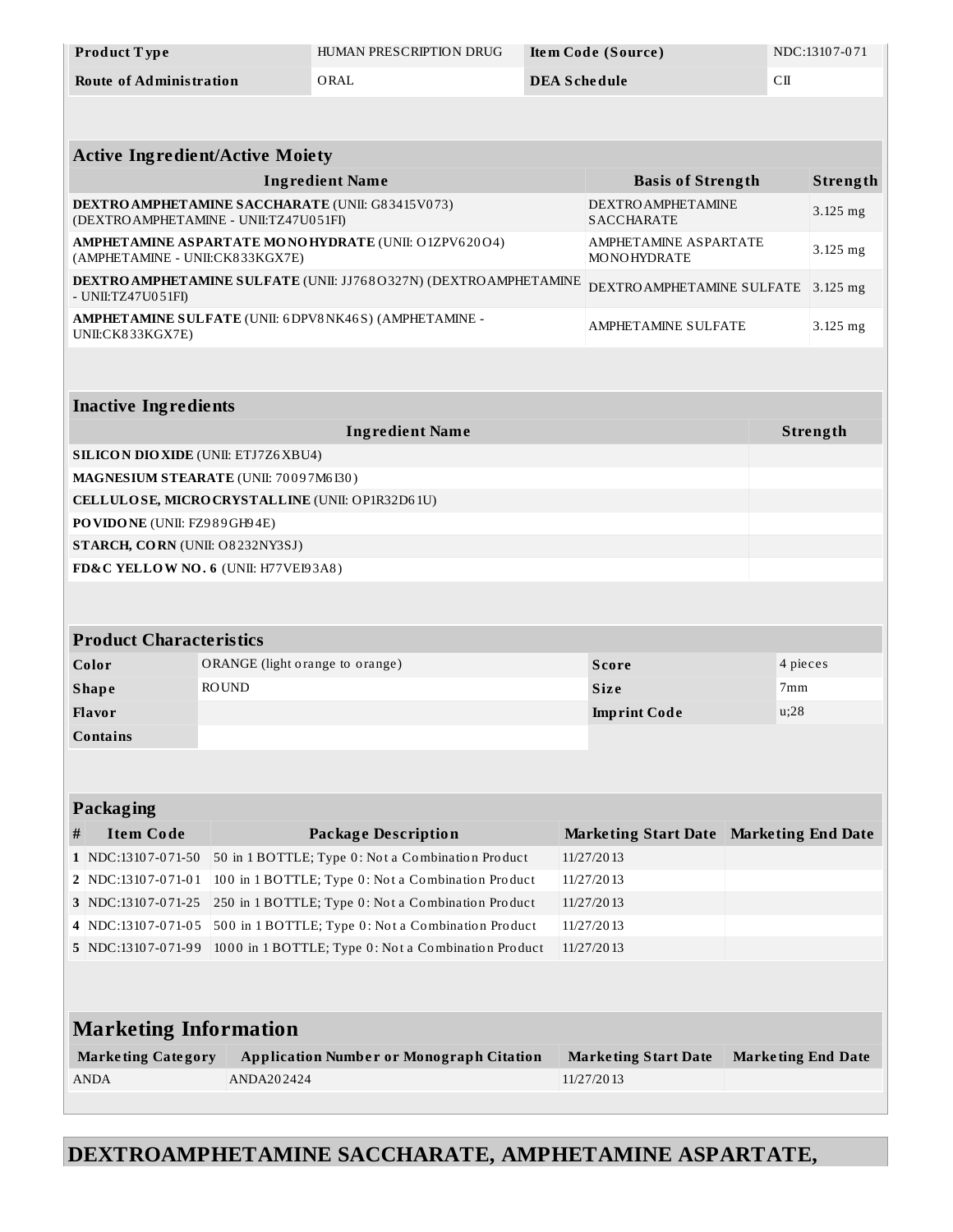# **DEXTROAMPHETAMINE SULFATE AND AMPHETAMINE SULFATE**

|   | <b>Product Information</b>                  |                                 |                                                                   |                     |                                                |               |                           |
|---|---------------------------------------------|---------------------------------|-------------------------------------------------------------------|---------------------|------------------------------------------------|---------------|---------------------------|
|   | Product Type                                |                                 | HUMAN PRESCRIPTION DRUG                                           | Item Code (Source)  |                                                | NDC:13107-072 |                           |
|   | <b>Route of Administration</b>              |                                 | ORAL                                                              | <b>DEA Schedule</b> |                                                | CП            |                           |
|   |                                             |                                 |                                                                   |                     |                                                |               |                           |
|   |                                             |                                 |                                                                   |                     |                                                |               |                           |
|   | <b>Active Ingredient/Active Moiety</b>      |                                 |                                                                   |                     |                                                |               |                           |
|   |                                             |                                 | <b>Ingredient Name</b>                                            |                     | <b>Basis of Strength</b>                       |               | Strength                  |
|   | (DEXTROAMPHETAMINE - UNII:TZ47U051FI)       |                                 | <b>DEXTRO AMPHETAMINE SACCHARATE (UNII: G83415V073)</b>           |                     | <b>DEXTRO AMPHETAMINE</b><br><b>SACCHARATE</b> |               | 3.75 mg                   |
|   | (AMPHETAMINE - UNII:CK833KGX7E)             |                                 | AMPHETAMINE ASPARTATE MONOHYDRATE (UNII: O1ZPV620O4)              |                     | AMPHETAMINE ASPARTATE<br><b>MONOHYDRATE</b>    |               | 3.75 mg                   |
|   | - UNII:TZ47U051FI)                          |                                 | DEXTRO AMPHETAMINE SULFATE (UNII: JJ768O327N) (DEXTRO AMPHETAMINE |                     | DEXTRO AMPHETAMINE SULFATE                     |               | $3.75$ mg                 |
|   | UNII:CK833KGX7E)                            |                                 | AMPHETAMINE SULFATE (UNII: 6DPV8NK46S) (AMPHETAMINE -             |                     | <b>AMPHETAMINE SULFATE</b>                     |               | $3.75$ mg                 |
|   |                                             |                                 |                                                                   |                     |                                                |               |                           |
|   | <b>Inactive Ingredients</b>                 |                                 |                                                                   |                     |                                                |               |                           |
|   |                                             |                                 | <b>Ingredient Name</b>                                            |                     |                                                |               | Strength                  |
|   | <b>SILICON DIO XIDE (UNII: ETJ7Z6 XBU4)</b> |                                 |                                                                   |                     |                                                |               |                           |
|   | MAGNESIUM STEARATE (UNII: 70097M6I30)       |                                 |                                                                   |                     |                                                |               |                           |
|   |                                             |                                 | CELLULOSE, MICRO CRYSTALLINE (UNII: OP1R32D61U)                   |                     |                                                |               |                           |
|   | PO VIDONE (UNII: FZ989GH94E)                |                                 |                                                                   |                     |                                                |               |                           |
|   | STARCH, CORN (UNII: O8232NY3SJ)             |                                 |                                                                   |                     |                                                |               |                           |
|   | FD&C YELLOW NO. 6 (UNII: H77VEI93A8)        |                                 |                                                                   |                     |                                                |               |                           |
|   |                                             |                                 |                                                                   |                     |                                                |               |                           |
|   | <b>Product Characteristics</b>              |                                 |                                                                   |                     |                                                |               |                           |
|   | Color                                       | ORANGE (light orange to orange) |                                                                   |                     | Score                                          |               | 4 pieces                  |
|   | <b>Shape</b>                                | <b>ROUND</b>                    |                                                                   | <b>Size</b>         |                                                | $8\,\rm{mm}$  |                           |
|   | Flavor                                      |                                 |                                                                   |                     | <b>Imprint Code</b>                            | u;29          |                           |
|   | <b>Contains</b>                             |                                 |                                                                   |                     |                                                |               |                           |
|   |                                             |                                 |                                                                   |                     |                                                |               |                           |
|   | Packaging                                   |                                 |                                                                   |                     |                                                |               |                           |
| # | <b>Item Code</b>                            |                                 | <b>Package Description</b>                                        |                     | Marketing Start Date Marketing End Date        |               |                           |
|   | 1 NDC:13107-072-50                          |                                 | 50 in 1 BOTTLE; Type 0: Not a Combination Product                 |                     | 11/27/2013                                     |               |                           |
|   | 2   NDC:13107-072-01                        |                                 | 100 in 1 BOTTLE; Type 0: Not a Combination Product                |                     | 11/27/2013                                     |               |                           |
|   | 3   NDC:13107-072-25                        |                                 | 250 in 1 BOTTLE; Type 0: Not a Combination Product                |                     | 11/27/2013                                     |               |                           |
| 4 | NDC:13107-072-05                            |                                 | 500 in 1 BOTTLE; Type 0: Not a Combination Product                |                     | 11/27/2013                                     |               |                           |
|   | 5   NDC:13107-072-99                        |                                 | 1000 in 1 BOTTLE; Type 0: Not a Combination Product               |                     | 11/27/2013                                     |               |                           |
|   |                                             |                                 |                                                                   |                     |                                                |               |                           |
|   | <b>Marketing Information</b>                |                                 |                                                                   |                     |                                                |               |                           |
|   | <b>Marketing Category</b>                   |                                 | <b>Application Number or Monograph Citation</b>                   |                     | <b>Marketing Start Date</b>                    |               | <b>Marketing End Date</b> |
|   |                                             |                                 |                                                                   |                     |                                                |               |                           |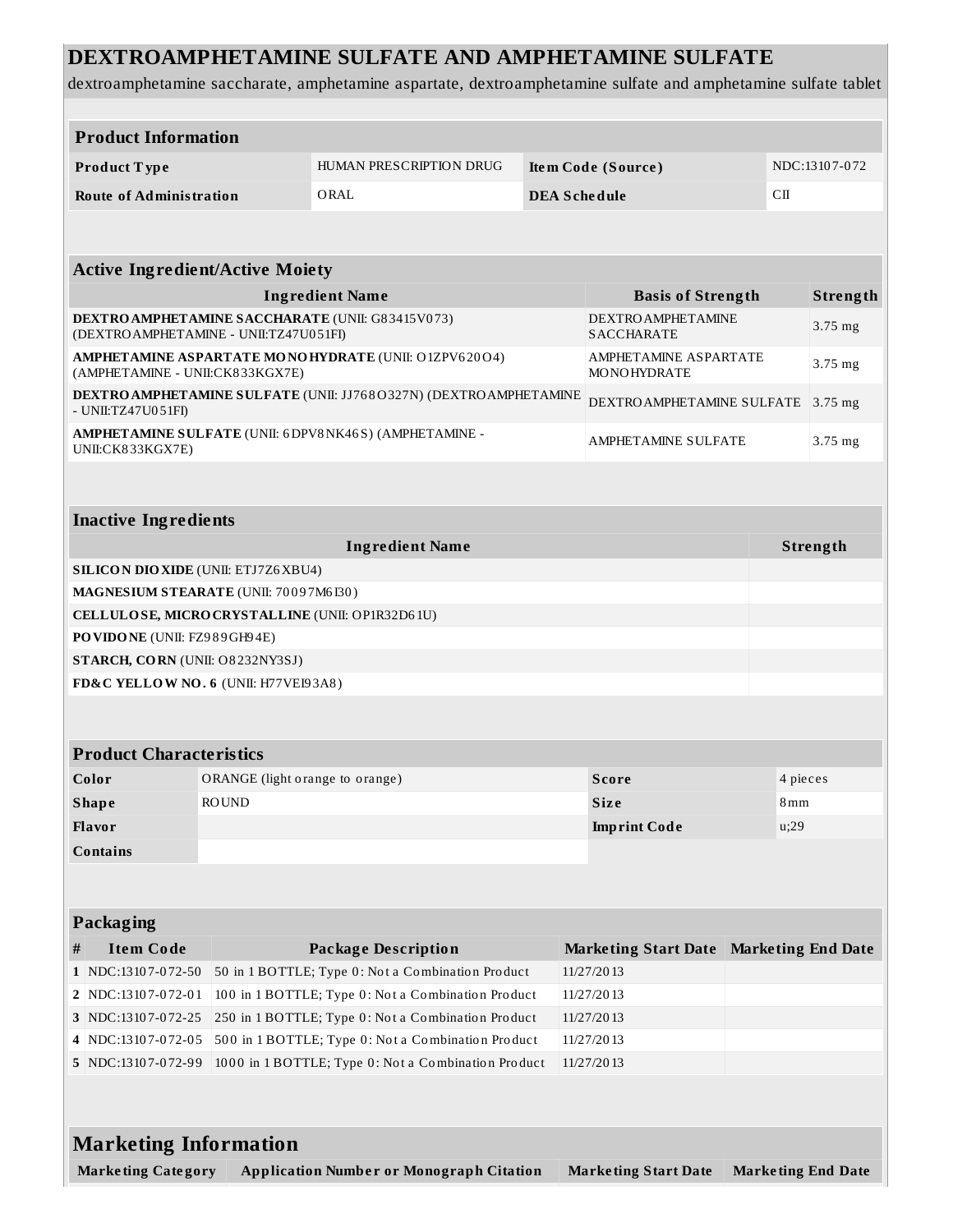| DEXTROAMPHETAMINE SACCHARATE, AMPHETAMINE ASPARTATE, |  |
|------------------------------------------------------|--|
| DEXTROAMPHETAMINE SULFATE AND AMPHETAMINE SULFATE    |  |

| <b>Product Information</b>                      |                                 |                                                                   |                     |                                                |               |                 |
|-------------------------------------------------|---------------------------------|-------------------------------------------------------------------|---------------------|------------------------------------------------|---------------|-----------------|
| Product Type                                    |                                 | HUMAN PRESCRIPTION DRUG                                           |                     | Item Code (Source)                             | NDC:13107-073 |                 |
| <b>Route of Administration</b>                  |                                 | ORAL                                                              | <b>DEA Schedule</b> |                                                | CШ            |                 |
|                                                 |                                 |                                                                   |                     |                                                |               |                 |
| <b>Active Ingredient/Active Moiety</b>          |                                 |                                                                   |                     |                                                |               |                 |
|                                                 |                                 | <b>Ingredient Name</b>                                            |                     | <b>Basis of Strength</b>                       |               | Strength        |
| (DEXTRO AMPHETAMINE - UNII:TZ47U051FI)          |                                 | <b>DEXTRO AMPHETAMINE SACCHARATE (UNII: G83415V073)</b>           |                     | <b>DEXTRO AMPHETAMINE</b><br><b>SACCHARATE</b> |               | 5 <sub>mg</sub> |
| (AMPHETAMINE - UNII:CK833KGX7E)                 |                                 | <b>AMPHETAMINE ASPARTATE MONOHYDRATE (UNII: O1ZPV620O4)</b>       |                     | AMPHETAMINE ASPARTATE<br><b>MONOHYDRATE</b>    |               | 5 <sub>mg</sub> |
| - UNII:TZ47U051FI)                              |                                 | DEXTRO AMPHETAMINE SULFATE (UNII: JJ768O327N) (DEXTRO AMPHETAMINE |                     | DEXTRO AMPHETAMINE SULFATE                     |               | 5 <sub>mg</sub> |
| UNII:CK833KGX7E)                                |                                 | AMPHETAMINE SULFATE (UNII: 6DPV8NK46S) (AMPHETAMINE -             |                     | <b>AMPHETAMINE SULFATE</b>                     |               | 5 <sub>mg</sub> |
|                                                 |                                 |                                                                   |                     |                                                |               |                 |
| <b>Inactive Ingredients</b>                     |                                 |                                                                   |                     |                                                |               |                 |
|                                                 |                                 | <b>Ingredient Name</b>                                            |                     |                                                |               | Strength        |
| <b>SILICON DIO XIDE (UNII: ETJ7Z6 XBU4)</b>     |                                 |                                                                   |                     |                                                |               |                 |
| MAGNESIUM STEARATE (UNII: 70097M6I30)           |                                 |                                                                   |                     |                                                |               |                 |
| CELLULOSE, MICRO CRYSTALLINE (UNII: OP1R32D61U) |                                 |                                                                   |                     |                                                |               |                 |
| PO VIDO NE (UNII: FZ989GH94E)                   |                                 |                                                                   |                     |                                                |               |                 |
| STARCH, CORN (UNII: O8232NY3SJ)                 |                                 |                                                                   |                     |                                                |               |                 |
| FD&C YELLOW NO. 6 (UNII: H77VEI93A8)            |                                 |                                                                   |                     |                                                |               |                 |
|                                                 |                                 |                                                                   |                     |                                                |               |                 |
| <b>Product Characteristics</b>                  |                                 |                                                                   |                     |                                                |               |                 |
| Color                                           | ORANGE (light orange to orange) |                                                                   |                     | <b>Score</b>                                   | 4 pieces      |                 |
| <b>Shape</b>                                    | <b>ROUND</b>                    |                                                                   |                     | Size                                           | 9mm           |                 |
| <b>Flavor</b>                                   |                                 |                                                                   |                     | <b>Imprint Code</b>                            | u;30          |                 |
| Contains                                        |                                 |                                                                   |                     |                                                |               |                 |
|                                                 |                                 |                                                                   |                     |                                                |               |                 |
| Packaging                                       |                                 |                                                                   |                     |                                                |               |                 |
| <b>Item Code</b><br>#                           |                                 | <b>Package Description</b>                                        |                     | Marketing Start Date   Marketing End Date      |               |                 |
| 1 NDC:13107-073-50                              |                                 | 50 in 1 BOTTLE; Type 0: Not a Combination Product                 |                     | 11/27/2013                                     |               |                 |
| 2 NDC:13107-073-01                              |                                 | 100 in 1 BOTTLE; Type 0: Not a Combination Product                |                     | 11/27/2013                                     |               |                 |
| 3 NDC:13107-073-25                              |                                 | 250 in 1 BOTTLE; Type 0: Not a Combination Product                |                     | 11/27/2013                                     |               |                 |
| NDC:13107-073-05<br>4                           |                                 | 500 in 1 BOTTLE; Type 0: Not a Combination Product                |                     | 11/27/2013                                     |               |                 |
| 5 NDC:13107-073-99                              |                                 | 1000 in 1 BOTTLE; Type 0: Not a Combination Product               |                     | 11/27/2013                                     |               |                 |
|                                                 |                                 |                                                                   |                     |                                                |               |                 |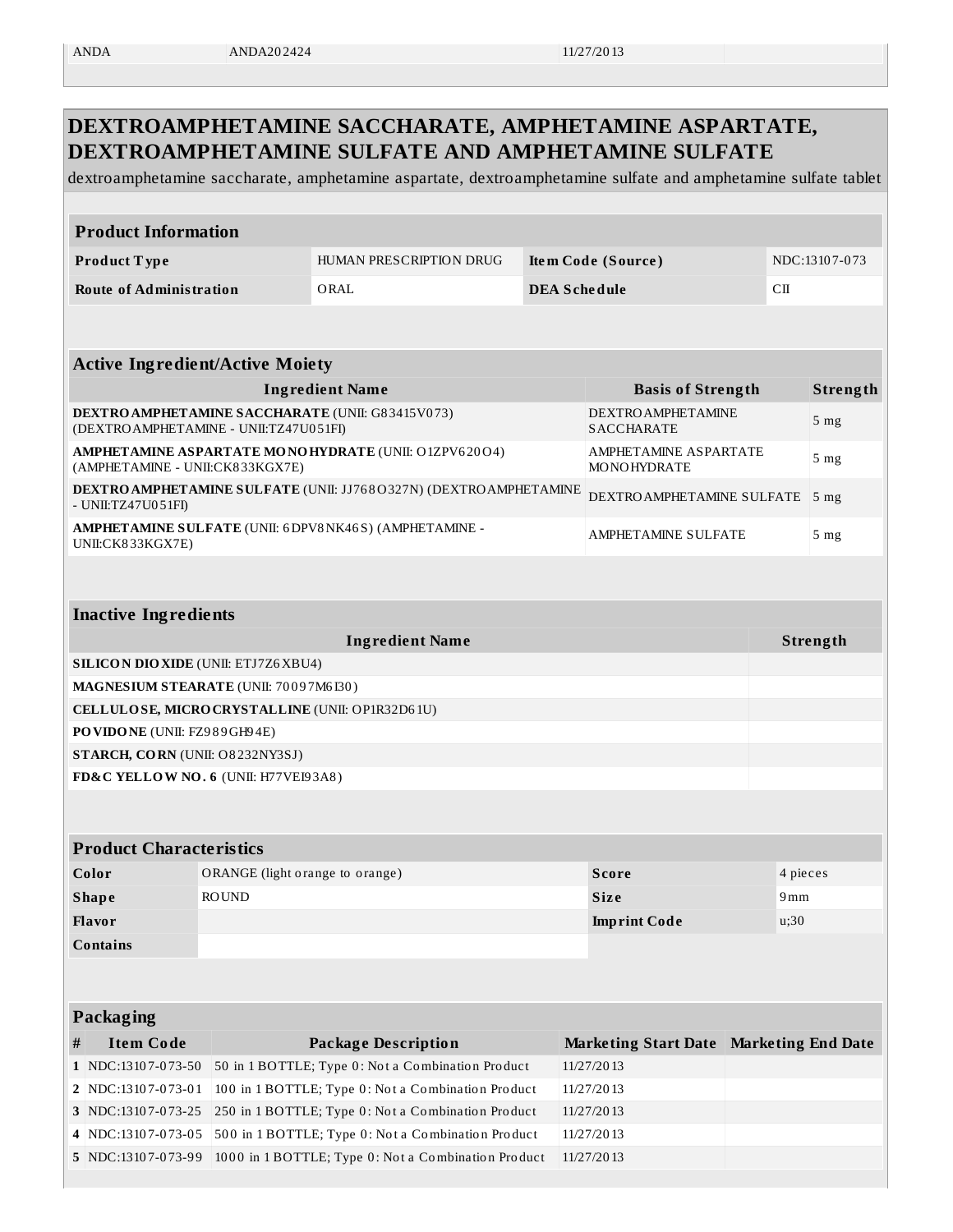| <b>Marketing Information</b>                                                                      |                                                                                                        |                                                                                                                                                                                                                            |  |                                                       |                           |                  |
|---------------------------------------------------------------------------------------------------|--------------------------------------------------------------------------------------------------------|----------------------------------------------------------------------------------------------------------------------------------------------------------------------------------------------------------------------------|--|-------------------------------------------------------|---------------------------|------------------|
| <b>Marketing Category</b>                                                                         |                                                                                                        | <b>Application Number or Monograph Citation</b>                                                                                                                                                                            |  | <b>Marketing Start Date</b>                           | <b>Marketing End Date</b> |                  |
| <b>ANDA</b>                                                                                       | ANDA202424                                                                                             |                                                                                                                                                                                                                            |  | 11/27/2013                                            |                           |                  |
|                                                                                                   |                                                                                                        |                                                                                                                                                                                                                            |  |                                                       |                           |                  |
|                                                                                                   |                                                                                                        |                                                                                                                                                                                                                            |  |                                                       |                           |                  |
|                                                                                                   |                                                                                                        | DEXTROAMPHETAMINE SACCHARATE, AMPHETAMINE ASPARTATE,<br>DEXTROAMPHETAMINE SULFATE AND AMPHETAMINE SULFATE<br>dextroamphetamine saccharate, amphetamine aspartate, dextroamphetamine sulfate and amphetamine sulfate tablet |  |                                                       |                           |                  |
|                                                                                                   |                                                                                                        |                                                                                                                                                                                                                            |  |                                                       |                           |                  |
| <b>Product Information</b>                                                                        |                                                                                                        |                                                                                                                                                                                                                            |  |                                                       |                           |                  |
| Product Type                                                                                      |                                                                                                        | HUMAN PRESCRIPTION DRUG                                                                                                                                                                                                    |  | Item Code (Source)                                    |                           | NDC:13107-074    |
| <b>Route of Administration</b>                                                                    |                                                                                                        | ORAL                                                                                                                                                                                                                       |  | <b>DEA Schedule</b>                                   | C <sub>II</sub>           |                  |
|                                                                                                   |                                                                                                        |                                                                                                                                                                                                                            |  |                                                       |                           |                  |
|                                                                                                   |                                                                                                        |                                                                                                                                                                                                                            |  |                                                       |                           |                  |
| <b>Active Ingredient/Active Moiety</b>                                                            |                                                                                                        |                                                                                                                                                                                                                            |  |                                                       |                           |                  |
|                                                                                                   |                                                                                                        | <b>Ingredient Name</b>                                                                                                                                                                                                     |  | <b>Basis of Strength</b><br><b>DEXTRO AMPHETAMINE</b> |                           | Strength         |
| <b>DEXTRO AMPHETAMINE SACCHARATE (UNII: G83415V073)</b><br>(DEXTRO AMPHETAMINE - UNII:TZ47U051FI) |                                                                                                        |                                                                                                                                                                                                                            |  | <b>SACCHARATE</b>                                     |                           | 7.5 mg           |
| AMPHETAMINE ASPARTATE MONOHYDRATE (UNII: O1ZPV620O4)<br>(AMPHETAMINE - UNII:CK833KGX7E)           |                                                                                                        |                                                                                                                                                                                                                            |  | AMPHETAMINE ASPARTATE<br><b>MONOHYDRATE</b>           |                           | $7.5 \text{ mg}$ |
| - UNII:TZ47U051FI)                                                                                | <b>DEXTRO AMPHETAMINE SULFATE (UNII: JJ768O327N) (DEXTRO AMPHETAMINE</b><br>DEXTRO AMPHETAMINE SULFATE |                                                                                                                                                                                                                            |  |                                                       | $7.5 \text{ mg}$          |                  |
| UNII:CK833KGX7E)                                                                                  |                                                                                                        | AMPHETAMINE SULFATE (UNII: 6DPV8NK46S) (AMPHETAMINE -                                                                                                                                                                      |  | <b>AMPHETAMINE SULFATE</b>                            |                           | $7.5 \text{ mg}$ |
|                                                                                                   |                                                                                                        |                                                                                                                                                                                                                            |  |                                                       |                           |                  |
| <b>Inactive Ingredients</b>                                                                       |                                                                                                        |                                                                                                                                                                                                                            |  |                                                       |                           |                  |
|                                                                                                   |                                                                                                        | <b>Ingredient Name</b>                                                                                                                                                                                                     |  |                                                       |                           | Strength         |
| <b>SILICON DIO XIDE (UNII: ETJ7Z6 XBU4)</b>                                                       |                                                                                                        |                                                                                                                                                                                                                            |  |                                                       |                           |                  |
| MAGNESIUM STEARATE (UNII: 70097M6I30)                                                             |                                                                                                        |                                                                                                                                                                                                                            |  |                                                       |                           |                  |
| CELLULOSE, MICRO CRYSTALLINE (UNII: OP1R32D61U)                                                   |                                                                                                        |                                                                                                                                                                                                                            |  |                                                       |                           |                  |
| PO VIDO NE (UNII: FZ989GH94E)                                                                     |                                                                                                        |                                                                                                                                                                                                                            |  |                                                       |                           |                  |
| STARCH, CORN (UNII: O8232NY3SJ)                                                                   |                                                                                                        |                                                                                                                                                                                                                            |  |                                                       |                           |                  |
| FD&C YELLOW NO. 6 (UNII: H77VE193A8)                                                              |                                                                                                        |                                                                                                                                                                                                                            |  |                                                       |                           |                  |
| <b>Product Characteristics</b>                                                                    |                                                                                                        |                                                                                                                                                                                                                            |  |                                                       |                           |                  |
| Color                                                                                             |                                                                                                        | ORANGE (light orange to orange)                                                                                                                                                                                            |  | <b>Score</b>                                          |                           | 4 pieces         |
| <b>Shape</b>                                                                                      | <b>ROUND</b>                                                                                           |                                                                                                                                                                                                                            |  | Size                                                  | $10 \,\mathrm{mm}$        |                  |
| <b>Flavor</b>                                                                                     |                                                                                                        |                                                                                                                                                                                                                            |  | <b>Imprint Code</b>                                   | u;31                      |                  |
| <b>Contains</b>                                                                                   |                                                                                                        |                                                                                                                                                                                                                            |  |                                                       |                           |                  |

|   | Packaging |                                                                              |                                         |  |  |  |  |
|---|-----------|------------------------------------------------------------------------------|-----------------------------------------|--|--|--|--|
| # | Item Code | Package Description                                                          | Marketing Start Date Marketing End Date |  |  |  |  |
|   |           | 1 NDC:13107-074-50 50 in 1 BOTTLE; Type 0: Not a Combination Product         | 11/27/2013                              |  |  |  |  |
|   |           | $\mid$ 2 NDC:13107-074-01 100 in 1 BOTTLE; Type 0: Not a Combination Product | 11/27/2013                              |  |  |  |  |